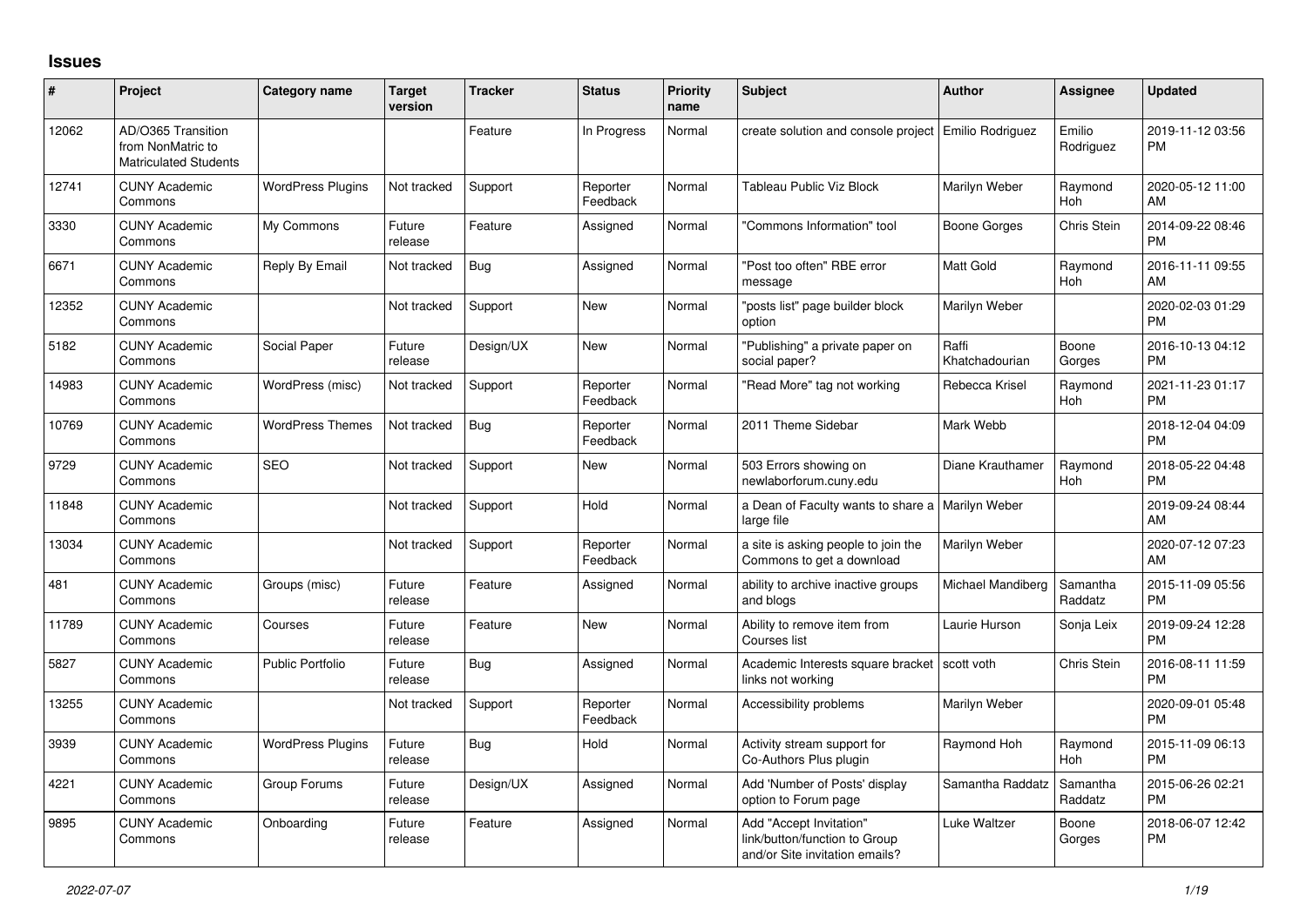| #     | Project                         | <b>Category name</b>     | <b>Target</b><br>version | <b>Tracker</b> | <b>Status</b>        | <b>Priority</b><br>name | <b>Subject</b>                                                                                  | <b>Author</b>           | Assignee            | <b>Updated</b>                |
|-------|---------------------------------|--------------------------|--------------------------|----------------|----------------------|-------------------------|-------------------------------------------------------------------------------------------------|-------------------------|---------------------|-------------------------------|
| 10226 | <b>CUNY Academic</b><br>Commons | Courses                  | Future<br>release        | Feature        | <b>New</b>           | Normal                  | Add "My Courses" to drop down<br>list                                                           | scott voth              | Boone<br>Gorges     | 2021-11-19 12:42<br>PM        |
| 5488  | <b>CUNY Academic</b><br>Commons | Social Paper             | Future<br>release        | Bug            | New                  | Normal                  | Add a "last edited by" field to<br>Social Paper group directories                               | Boone Gorges            |                     | 2016-04-21 10:05<br><b>PM</b> |
| 9835  | <b>CUNY Academic</b><br>Commons | Group Forums             | Future<br>release        | <b>Bug</b>     | Assigned             | Normal                  | add a "like" function?                                                                          | Marilyn Weber           | <b>Erik Trainer</b> | 2018-06-05 01:49<br><b>PM</b> |
| 16307 | <b>CUNY Academic</b><br>Commons |                          |                          | <b>Bug</b>     | New                  | Normal                  | Add brief messaging to<br>accept/decline group membership<br>requests                           | <b>Matt Gold</b>        | Boone<br>Gorges     | 2022-06-27 06:13<br>PM        |
| 3492  | <b>CUNY Academic</b><br>Commons | <b>WordPress Themes</b>  | Future<br>release        | Support        | Assigned             | Normal                  | Add CBOX theme to the<br>Commons                                                                | scott voth              | Raymond<br>Hoh      | 2014-10-08 05:55<br><b>PM</b> |
| 11945 | <b>CUNY Academic</b><br>Commons | Reckoning                | Future<br>release        | Feature        | Reporter<br>Feedback | Normal                  | Add Comments bubble to<br>Reckoning views                                                       | Boone Gorges            | Boone<br>Gorges     | 2019-11-12 05:14<br><b>PM</b> |
| 3220  | <b>CUNY Academic</b><br>Commons | <b>Public Portfolio</b>  | Future<br>release        | Feature        | Assigned             | Normal                  | Add indent/outdent option to<br>Formatting Buttons on Profile<br>Page                           | <b>Matt Gold</b>        | Boone<br>Gorges     | 2014-05-21 10:39<br><b>PM</b> |
| 4222  | <b>CUNY Academic</b><br>Commons | <b>User Experience</b>   | Future<br>release        | Design/UX      | New                  | Normal                  | Add information to 'Delete<br>Account' page                                                     | Samantha Raddatz        | scott voth          | 2015-06-26 11:35<br>AM        |
| 4225  | <b>CUNY Academic</b><br>Commons | DiRT Integration         | Future<br>release        | Design/UX      | <b>New</b>           | Normal                  | Add information to DIRT page (in<br>Create a Group)                                             | Samantha Raddatz        | Matt Gold           | 2015-06-26 03:14<br><b>PM</b> |
| 8675  | <b>CUNY Academic</b><br>Commons | User Onboarding          | Future<br>release        | Bug            | Reporter<br>Feedback | Low                     | Add new User search screen calls<br>for the input of email address but<br>doesn't work with one | Paul Hebert             | Boone<br>Gorges     | 2017-10-11 11:17<br>AM        |
| 4226  | <b>CUNY Academic</b><br>Commons | <b>BuddyPress Docs</b>   | Future<br>release        | Design/UX      | New                  | Normal                  | Add option to connect a Doc with a Samantha Raddatz<br>Group                                    |                         | Samantha<br>Raddatz | 2015-09-09 04:08<br><b>PM</b> |
| 2223  | <b>CUNY Academic</b><br>Commons | <b>WordPress Plugins</b> | Future<br>release        | Feature        | Assigned             | Low                     | Add Participad to the CUNY<br><b>Academic Commons</b>                                           | <b>Matt Gold</b>        | Boone<br>Gorges     | 2014-09-17 10:03<br><b>PM</b> |
| 16290 | <b>CUNY Academic</b><br>Commons |                          |                          | Feature        | Reporter<br>Feedback | Normal                  | Add Table Of Contents Block<br>plug-in                                                          | Raffi<br>Khatchadourian |                     | 2022-06-24 10:26<br>AM        |
| 5199  | <b>CUNY Academic</b><br>Commons | Social Paper             | Future<br>release        | Feature        | New                  | Normal                  | add tables to the SP editor                                                                     | Marilyn Weber           |                     | 2016-10-24 11:27<br>AM        |
| 554   | <b>CUNY Academic</b><br>Commons | BuddyPress (misc)        | Future<br>release        | Feature        | Assigned             | Normal                  | Add Trackback notifications to<br>site-wide activity feed                                       | <b>Matt Gold</b>        | Boone<br>Gorges     | 2015-11-09 06:19<br>PM        |
| 15613 | <b>CUNY Academic</b><br>Commons |                          | 2.0.3                    | Feature        | Reporter<br>Feedback | Normal                  | Adding "Passster" plugin                                                                        | Laurie Hurson           |                     | 2022-06-29 11:32<br>AM        |
| 14504 | <b>CUNY Academic</b><br>Commons |                          | Not tracked              | Publicity      | Reporter<br>Feedback | Normal                  | Adding showcases to home page<br>menu                                                           | Laurie Hurson           | Boone<br>Gorges     | 2022-01-19 03:26<br><b>PM</b> |
| 11393 | <b>CUNY Academic</b><br>Commons |                          | Not tracked              | Publicity      | New                  | Normal                  | After 1.15 release, ceate a hero<br>slide and post about adding a site<br>to a group            | scott voth              | Patrick<br>Sweeney  | 2019-05-14 10:32<br>AM        |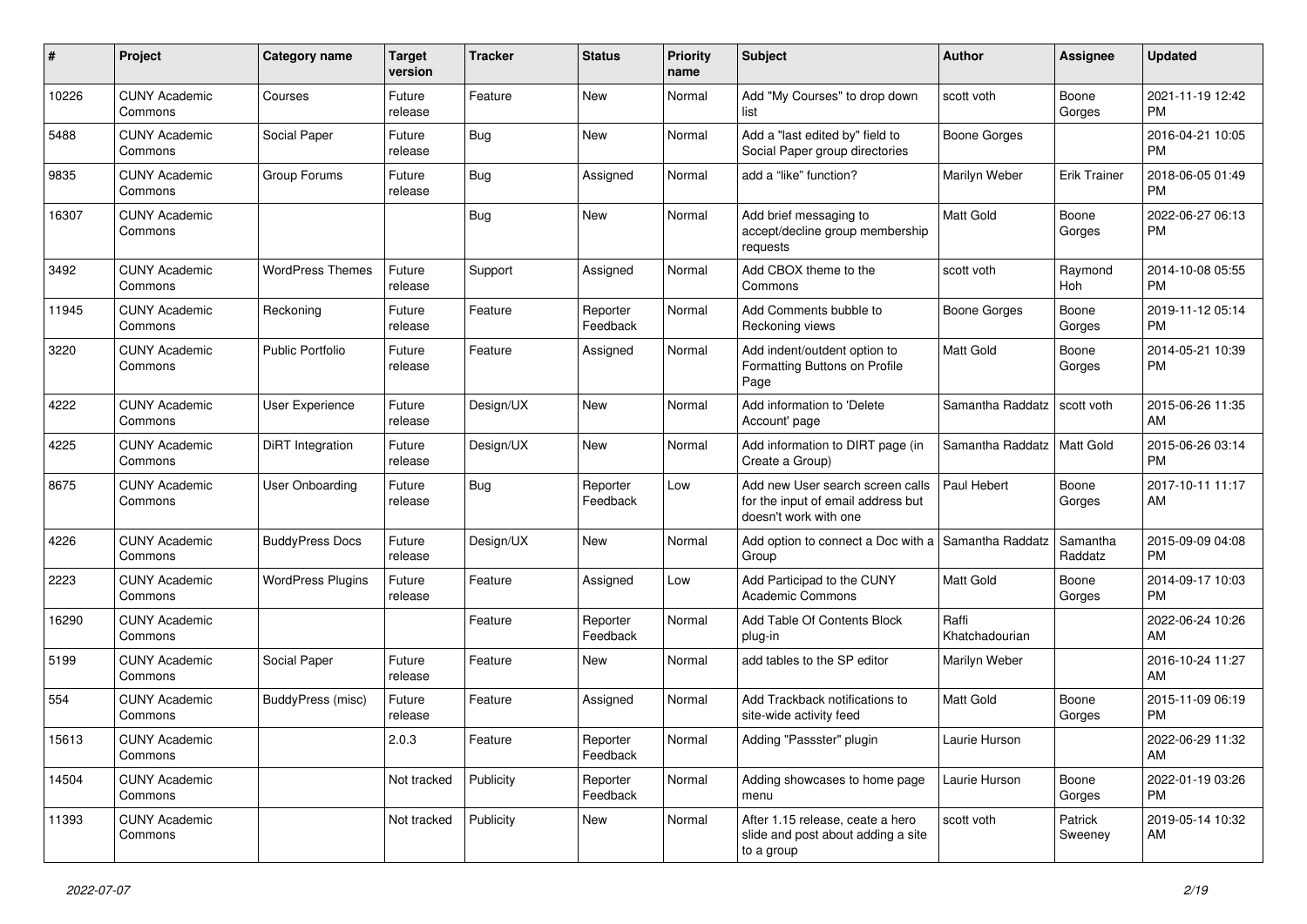| #     | <b>Project</b>                  | <b>Category name</b>     | <b>Target</b><br>version | <b>Tracker</b> | <b>Status</b>        | <b>Priority</b><br>name | <b>Subject</b>                                                                             | <b>Author</b>       | Assignee        | <b>Updated</b>                |
|-------|---------------------------------|--------------------------|--------------------------|----------------|----------------------|-------------------------|--------------------------------------------------------------------------------------------|---------------------|-----------------|-------------------------------|
| 15370 | <b>CUNY Academic</b><br>Commons |                          |                          | Support        | Reporter<br>Feedback | Normal                  | All-in-One Event Calendar?                                                                 | Marilyn Weber       |                 | 2022-02-17 11:03<br>AM        |
| 5016  | <b>CUNY Academic</b><br>Commons | Events                   | Future<br>release        | Feature        | Assigned             | Low                     | Allow comments to be posted on<br>events                                                   | <b>Matt Gold</b>    | Raymond<br>Hoh  | 2019-03-01 02:23<br><b>PM</b> |
| 1167  | <b>CUNY Academic</b><br>Commons | <b>Email Invitations</b> | Future<br>release        | Feature        | <b>New</b>           | Low                     | Allow email invitations to be resent                                                       | <b>Boone Gorges</b> | Boone<br>Gorges | 2015-11-12 12:53<br>AM        |
| 3354  | <b>CUNY Academic</b><br>Commons | <b>Group Files</b>       | Future<br>release        | Feature        | Assigned             | Low                     | Allow Group Download of Multiple<br><b>Selected Files</b>                                  | Matt Gold           | Chris Stein     | 2014-08-01 08:50<br>AM        |
| 3308  | <b>CUNY Academic</b><br>Commons | Group Invitations        | Future<br>release        | Feature        | Assigned             | Normal                  | Allow members to rescind group<br>invitations                                              | Matt Gold           | Boone<br>Gorges | 2015-04-01 08:53<br><b>PM</b> |
| 4635  | <b>CUNY Academic</b><br>Commons | Authentication           | Future<br>release        | Feature        | New                  | Normal                  | Allow non-WP authentication                                                                | Boone Gorges        | Sonja Leix      | 2019-03-01 02:05<br><b>PM</b> |
| 13835 | <b>CUNY Academic</b><br>Commons | WordPress (misc)         | Future<br>release        | Feature        | <b>New</b>           | Normal                  | Allow OneSearch widget to have<br>'CUNY' as campus                                         | <b>Boone Gorges</b> | Boone<br>Gorges | 2021-11-19 12:39<br><b>PM</b> |
| 1165  | <b>CUNY Academic</b><br>Commons | <b>Email Invitations</b> | Future<br>release        | Feature        | Assigned             | Low                     | Allow saved lists of invitees under<br>Send Invites                                        | Boone Gorges        | Boone<br>Gorges | 2015-11-09 06:03<br><b>PM</b> |
| 6332  | <b>CUNY Academic</b><br>Commons | WordPress (misc)         | Future<br>release        | Feature        | <b>New</b>           | Normal                  | Allow uploaded files to be marked<br>as private in an ad hoc way                           | Boone Gorges        |                 | 2016-10-17 11:41<br><b>PM</b> |
| 2523  | <b>CUNY Academic</b><br>Commons | <b>BuddyPress Docs</b>   | Future<br>release        | Feature        | Assigned             | Normal                  | Allow Users to Upload Images to<br><b>BP</b> Docs                                          | Matt Gold           | Boone<br>Gorges | 2015-11-09 06:14<br><b>PM</b> |
| 15176 | <b>CUNY Academic</b><br>Commons |                          | Not tracked              | Support        | Reporter<br>Feedback | Normal                  | Archiving Q Writing & Old<br>Wordpress Sites on the Commons                                | Laurie Hurson       |                 | 2022-02-08 10:28<br>AM        |
| 5489  | <b>CUNY Academic</b><br>Commons | Social Paper             | Future<br>release        | Feature        | <b>New</b>           | Normal                  | Asc/desc sorting for Social Paper<br>directories                                           | Boone Gorges        |                 | 2016-04-21 10:06<br><b>PM</b> |
| 11243 | <b>CUNY Academic</b><br>Commons | BuddyPress (misc)        | Future<br>release        | Bug            | <b>New</b>           | Normal                  | Audit bp-custom.php                                                                        | Raymond Hoh         | Raymond<br>Hoh  | 2022-04-26 11:59<br>AM        |
| 9211  | <b>CUNY Academic</b><br>Commons | <b>WordPress Plugins</b> | Future<br>release        | Support        | Reporter<br>Feedback | Normal                  | Auto-Role Setting in Forum Plugin<br><b>Causing Some Confusion</b>                         | Luke Waltzer        | Boone<br>Gorges | 2018-03-13 11:44<br>AM        |
| 13466 | <b>CUNY Academic</b><br>Commons | Cavalcade                | Future<br>release        | Feature        | <b>New</b>           | Normal                  | Automated cleanup for duplicate<br>Cavalcade tasks                                         | Boone Gorges        | Boone<br>Gorges | 2020-10-13 05:24<br><b>PM</b> |
| 11787 | <b>CUNY Academic</b><br>Commons |                          | Not tracked              | Support        | Reporter<br>Feedback | Normal                  | automated comments notifications<br>on ZenDesk                                             | Marilyn Weber       |                 | 2019-08-26 06:18<br><b>PM</b> |
| 3193  | <b>CUNY Academic</b><br>Commons | Group Forums             | Future<br>release        | Feature        | Assigned             | Normal                  | bbPress 2.x dynamic roles and<br><b>RBE</b>                                                | Boone Gorges        | Boone<br>Gorges | 2014-09-30 01:30<br><b>PM</b> |
| 15923 | <b>CUNY Academic</b><br>Commons |                          | Not tracked              | Feature        | Reporter<br>Feedback | Normal                  | <b>Bellows Plugin Adjustments</b>                                                          | Laurie Hurson       |                 | 2022-04-20 10:10<br>AM        |
| 14309 | <b>CUNY Academic</b><br>Commons | Group Library            | Future<br>release        | Feature        | New                  | Normal                  | Better handling of<br>bp group document file download<br>attempts when file is not present | Boone Gorges        | Boone<br>Gorges | 2021-11-19 12:28<br><b>PM</b> |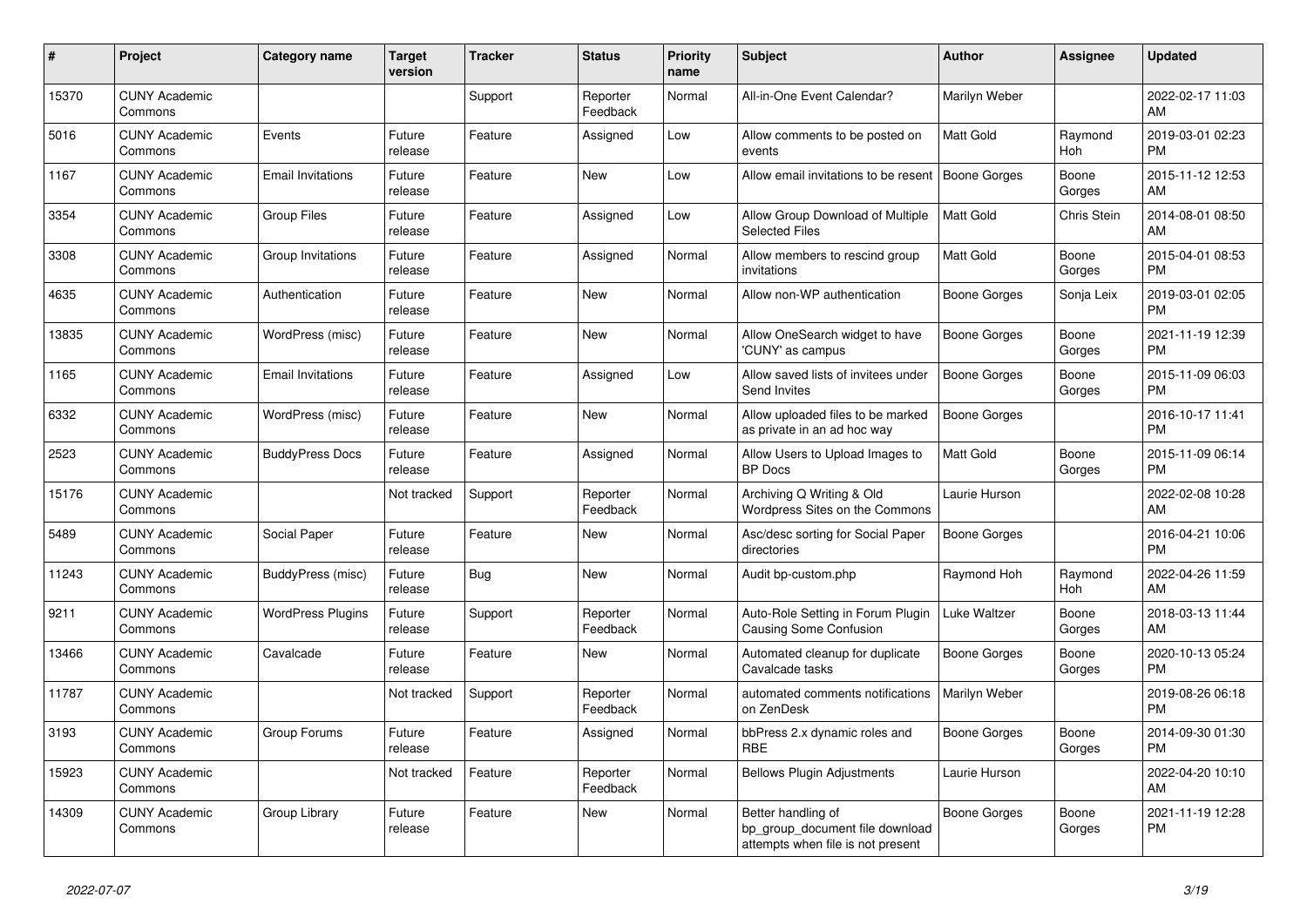| #     | Project                         | <b>Category name</b>     | <b>Target</b><br>version | <b>Tracker</b> | <b>Status</b>        | <b>Priority</b><br>name | <b>Subject</b>                                                                                                                                        | Author                  | <b>Assignee</b>     | <b>Updated</b>                |
|-------|---------------------------------|--------------------------|--------------------------|----------------|----------------------|-------------------------|-------------------------------------------------------------------------------------------------------------------------------------------------------|-------------------------|---------------------|-------------------------------|
| 1166  | <b>CUNY Academic</b><br>Commons | <b>Email Invitations</b> | Future<br>release        | Feature        | New                  | Low                     | Better organizational tools for Sent<br>Invites                                                                                                       | <b>Boone Gorges</b>     | Boone<br>Gorges     | 2015-11-09 06:02<br>PM        |
| 635   | <b>CUNY Academic</b><br>Commons | BuddyPress (misc)        | Future<br>release        | Feature        | Assigned             | Normal                  | Big Blue Button -<br>Videoconferencing in Groups and<br><b>Blogs</b>                                                                                  | Matt Gold               | Boone<br>Gorges     | 2011-03-14 03:24<br>PM        |
| 12911 | <b>CUNY Academic</b><br>Commons |                          | Not tracked              | Feature        | New                  | Normal                  | Block access to xmlrpc.php based<br>on User-Agent                                                                                                     | <b>Boone Gorges</b>     | Boone<br>Gorges     | 2020-06-09 05:12<br>PM        |
| 14113 | <b>CUNY Academic</b><br>Commons | WordPress (misc)         | Future<br>release        | <b>Bug</b>     | Hold                 | Normal                  | Block Editor Not Working on this<br>page - Json error                                                                                                 | scott voth              | Boone<br>Gorges     | 2021-03-05 11:01<br>AM        |
| 11415 | <b>CUNY Academic</b><br>Commons | <b>WordPress Plugins</b> | Not tracked              | <b>Bug</b>     | Reporter<br>Feedback | Normal                  | <b>Blog Subscriptions in Jetpack</b>                                                                                                                  | Laurie Hurson           |                     | 2019-05-14 10:34<br>AM        |
| 7624  | <b>CUNY Academic</b><br>Commons | BuddyPress (misc)        | Future<br>release        | Design/UX      | New                  | Normal                  | <b>BP</b> Notifications                                                                                                                               | Luke Waltzer            | Paige Dupont        | 2017-02-08 10:43<br><b>PM</b> |
| 6749  | <b>CUNY Academic</b><br>Commons | Events                   | Future<br>release        | Bug            | New                  | Low                     | BPEO iCal request can trigger<br>very large number of DB queries                                                                                      | <b>Boone Gorges</b>     | Raymond<br>Hoh      | 2016-11-15 10:09<br><b>PM</b> |
| 3042  | <b>CUNY Academic</b><br>Commons | <b>Public Portfolio</b>  | Future<br>release        | Feature        | Assigned             | Normal                  | Browsing member interests                                                                                                                             | <b>Matt Gold</b>        | Boone<br>Gorges     | 2015-03-21 09:04<br>PM        |
| 618   | <b>CUNY Academic</b><br>Commons | <b>BuddyPress Docs</b>   | Future<br>release        | Feature        | Assigned             | Normal                  | BuddyPress Docs: export formats                                                                                                                       | <b>Boone Gorges</b>     | Boone<br>Gorges     | 2015-11-09 05:38<br>PM        |
| 1417  | <b>CUNY Academic</b><br>Commons | <b>BuddyPress Docs</b>   | Future<br>release        | Feature        | Assigned             | Low                     | <b>Bulk actions for BuddyPress Docs</b>                                                                                                               | <b>Boone Gorges</b>     | Boone<br>Gorges     | 2016-10-17 10:41<br><b>PM</b> |
| 364   | <b>CUNY Academic</b><br>Commons | <b>WordPress Plugins</b> | Future<br>release        | Feature        | New                  | Normal                  | <b>Bulletin Board</b>                                                                                                                                 | Matt Gold               |                     | 2015-01-05 08:50<br>PM        |
| 4980  | <b>CUNY Academic</b><br>Commons | Home Page                | Future<br>release        | Feature        | Assigned             | Normal                  | CAC Featured Content -- Adding<br>Randomization                                                                                                       | Matt Gold               | Boone<br>Gorges     | 2016-12-12 03:01<br>PM        |
| 16294 | <b>CUNY Academic</b><br>Commons |                          |                          | <b>Bug</b>     | New                  | Urgent                  | CAC is down                                                                                                                                           | Raffi<br>Khatchadourian |                     | 2022-06-27 02:00<br><b>PM</b> |
| 2167  | <b>CUNY Academic</b><br>Commons | WordPress (misc)         | Future<br>release        | <b>Bug</b>     | Assigned             | Normal                  | <b>CAC-Livestream Plugin Issues</b>                                                                                                                   | Michael Smith           | Dominic<br>Giglio   | 2015-01-02 03:06<br><b>PM</b> |
| 5058  | <b>CUNY Academic</b><br>Commons | Social Paper             | Future<br>release        | Feature        | New                  | Low                     | Can there be a clearer signal that<br>even when comments have<br>already been made you add<br>comments by clicking on the side?<br>(SP suggestion #5) | Marilyn Weber           | Samantha<br>Raddatz | 2016-02-11 10:24<br>PM        |
| 13975 | <b>CUNY Academic</b><br>Commons | Social Paper             | Not tracked              | Support        | Reporter<br>Feedback | Normal                  | can't approve comments on Social<br>Paper paper                                                                                                       | Marilyn Weber           |                     | 2021-02-12 09:33<br>AM        |
| 15516 | <b>CUNY Academic</b><br>Commons | <b>WordPress Plugins</b> |                          | Bug            | Reporter<br>Feedback | Normal                  | Can't publish or save draft of post<br>on wordpress.com                                                                                               | Raffi<br>Khatchadourian | Raymond<br>Hoh      | 2022-03-02 05:52<br><b>PM</b> |
| 6755  | <b>CUNY Academic</b><br>Commons | WordPress (misc)         | Future<br>release        | Bug            | New                  | Normal                  | Cannot Deactivate Plugin                                                                                                                              | Laura Kane              |                     | 2016-11-16 01:12<br><b>PM</b> |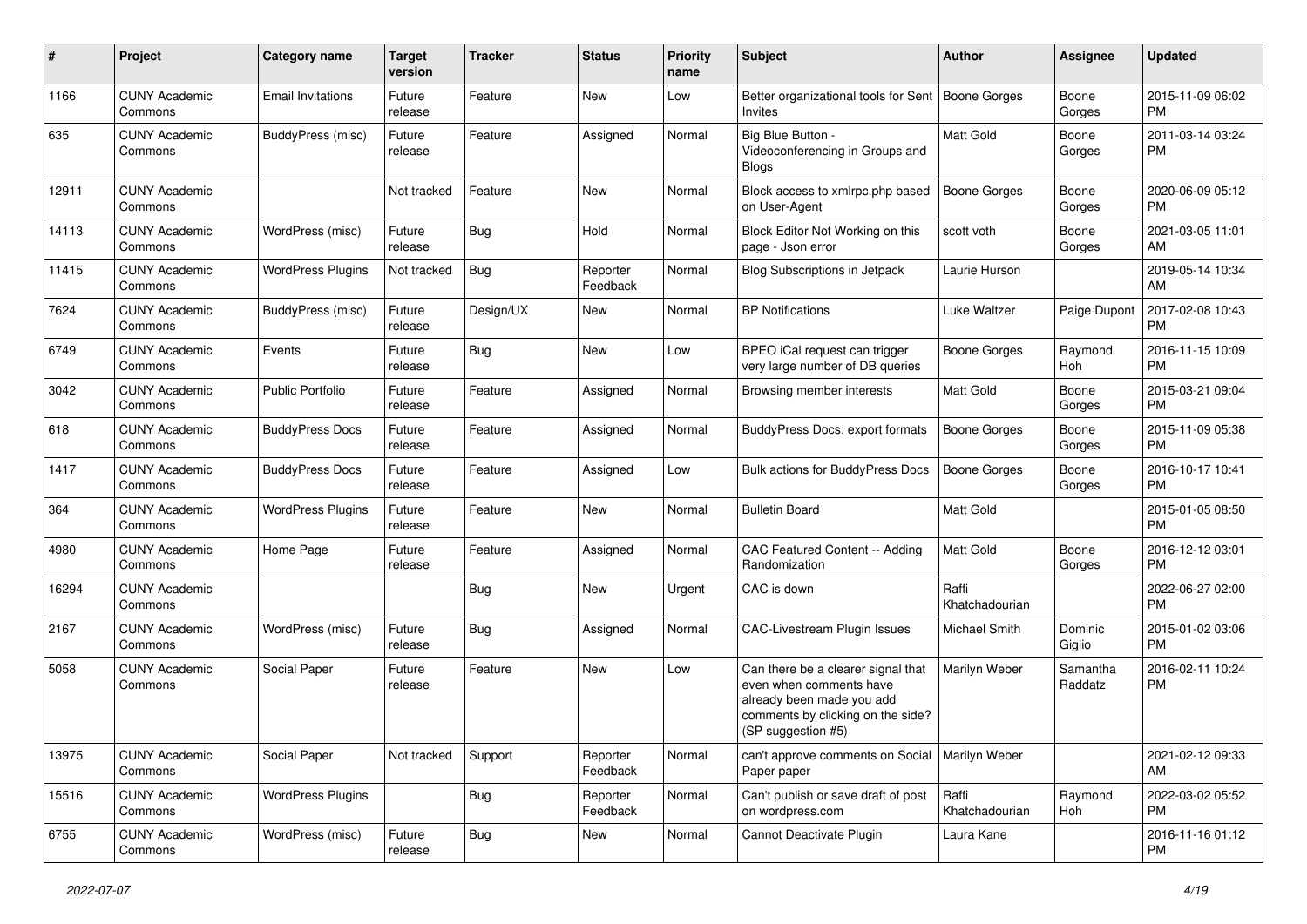| #     | Project                         | Category name              | <b>Target</b><br>version | <b>Tracker</b> | <b>Status</b>        | <b>Priority</b><br>name | <b>Subject</b>                                                        | <b>Author</b>       | Assignee            | <b>Updated</b>                |
|-------|---------------------------------|----------------------------|--------------------------|----------------|----------------------|-------------------------|-----------------------------------------------------------------------|---------------------|---------------------|-------------------------------|
| 11649 | <b>CUNY Academic</b><br>Commons | <b>WordPress Plugins</b>   | 2.0.3                    | <b>Bug</b>     | In Progress          | Normal                  | CC license displayed on every<br>page                                 | Gina Cherry         | Raymond<br>Hoh      | 2022-06-29 11:32<br>AM        |
| 14184 | <b>CUNY Academic</b><br>Commons | <b>Public Portfolio</b>    | Future<br>release        | Feature        | New                  | Normal                  | Centralized mechanism for storing<br>Campus affiliations              | <b>Boone Gorges</b> | Boone<br>Gorges     | 2022-01-04 11:35<br>AM        |
| 4404  | <b>CUNY Academic</b><br>Commons | Public Portfolio           | Future<br>release        | Design/UX      | Assigned             | Normal                  | Change color of permissions info<br>on portfolio editing interface    | <b>Matt Gold</b>    | Samantha<br>Raddatz | 2015-08-11 05:28<br><b>PM</b> |
| 11624 | <b>CUNY Academic</b><br>Commons | WordPress (misc)           | Not tracked              | Support        | <b>New</b>           | Normal                  | Change pages into posts or swap<br>database for a Commons site?       | Stephen Klein       | Raymond<br>Hoh      | 2019-07-09 11:04<br>AM        |
| 5992  | <b>CUNY Academic</b><br>Commons | <b>Email Notifications</b> | Future<br>release        | Feature        | <b>New</b>           | Normal                  | Changing the From line of<br>autogenerated blog emails                | Marilyn Weber       |                     | 2018-09-27 05:19<br><b>PM</b> |
| 10657 | <b>CUNY Academic</b><br>Commons |                            | Not tracked              | Support        | Reporter<br>Feedback | Normal                  | child theme problems                                                  | Marilyn Weber       |                     | 2018-11-08 01:19<br><b>PM</b> |
| 14994 | <b>CUNY Academic</b><br>Commons | cdev.gc.cuny.edu           | Not tracked              | Support        | In Progress          | Normal                  | Clear Cache on CDEV                                                   | scott voth          | Raymond<br>Hoh      | 2021-12-07 03:51<br><b>PM</b> |
| 9346  | <b>CUNY Academic</b><br>Commons | WordPress (misc)           | Not tracked              | Bug            | <b>New</b>           | Normal                  | Clone cetls.bmcc.cuny.edu for<br>development                          | Owen Roberts        | Raymond<br>Hoh      | 2018-03-06 05:35<br><b>PM</b> |
| 11449 | <b>CUNY Academic</b><br>Commons | WordPress - Media          | Not tracked              | Support        | Reporter<br>Feedback | Normal                  | Cloning Media Library for JITP<br>from Staging to Production Site     | Patrick DeDauw      | Boone<br>Gorges     | 2019-05-13 12:00<br><b>PM</b> |
| 10982 | <b>CUNY Academic</b><br>Commons | Domain Mapping             | Not tracked              | Support        | Reporter<br>Feedback | Normal                  | <b>CNAME</b> question                                                 | scott voth          |                     | 2019-01-22 04:29<br><b>PM</b> |
| 13331 | <b>CUNY Academic</b><br>Commons | Site cloning               | Future<br>release        | Bug            | <b>New</b>           | Normal                  | <b>Combine Site Template and Clone</b><br>operations                  | <b>Boone Gorges</b> | Jeremy Felt         | 2021-11-19 12:39<br><b>PM</b> |
| 11519 | <b>CUNY Academic</b><br>Commons |                            | Not tracked              | Support        | Assigned             | Normal                  | comment option not appearing                                          | Marilyn Weber       |                     | 2019-09-24 10:28<br>AM        |
| 12573 | <b>CUNY Academic</b><br>Commons | <b>WordPress Plugins</b>   | Future<br>release        | <b>Bug</b>     | <b>New</b>           | Normal                  | <b>CommentPress Core Issues</b>                                       | scott voth          |                     | 2020-03-24 04:32<br><b>PM</b> |
| 8078  | <b>CUNY Academic</b><br>Commons | <b>WordPress Plugins</b>   | Future<br>release        | System Upgrade | Assigned             | Normal                  | <b>CommentPress Updates</b>                                           | Margaret Galvan     | Christian<br>Wach   | 2017-05-08 03:49<br><b>PM</b> |
| 11149 | <b>CUNY Academic</b><br>Commons |                            | Not tracked              | Support        | Reporter<br>Feedback | Normal                  | comments getting blocked                                              | Marilyn Weber       | Raymond<br>Hoh      | 2019-03-26 11:40<br>AM        |
| 14394 | <b>CUNY Academic</b><br>Commons |                            | Not tracked              | Feature        | <b>New</b>           | Normal                  | Commons News Site - redesign                                          | scott voth          | scott voth          | 2021-09-14 10:46<br>AM        |
| 3473  | <b>CUNY Academic</b><br>Commons | User Experience            | Future<br>release        | Feature        | Assigned             | Normal                  | Commons profile: Add help info<br>about "Positions" replacing "title" | Keith Miyake        | Samantha<br>Raddatz | 2015-11-09 02:28<br><b>PM</b> |
| 14936 | <b>CUNY Academic</b><br>Commons |                            |                          | Bug            | New                  | Normal                  | Commons websites blocked by<br>SPS campus network                     | Laurie Hurson       |                     | 2021-11-03 03:57<br><b>PM</b> |
| 940   | <b>CUNY Academic</b><br>Commons | Redmine                    | Future<br>release        | Feature        | Assigned             | Low                     | Communication with users after<br>releases                            | Matt Gold           | Dominic<br>Giglio   | 2012-09-09 04:36<br><b>PM</b> |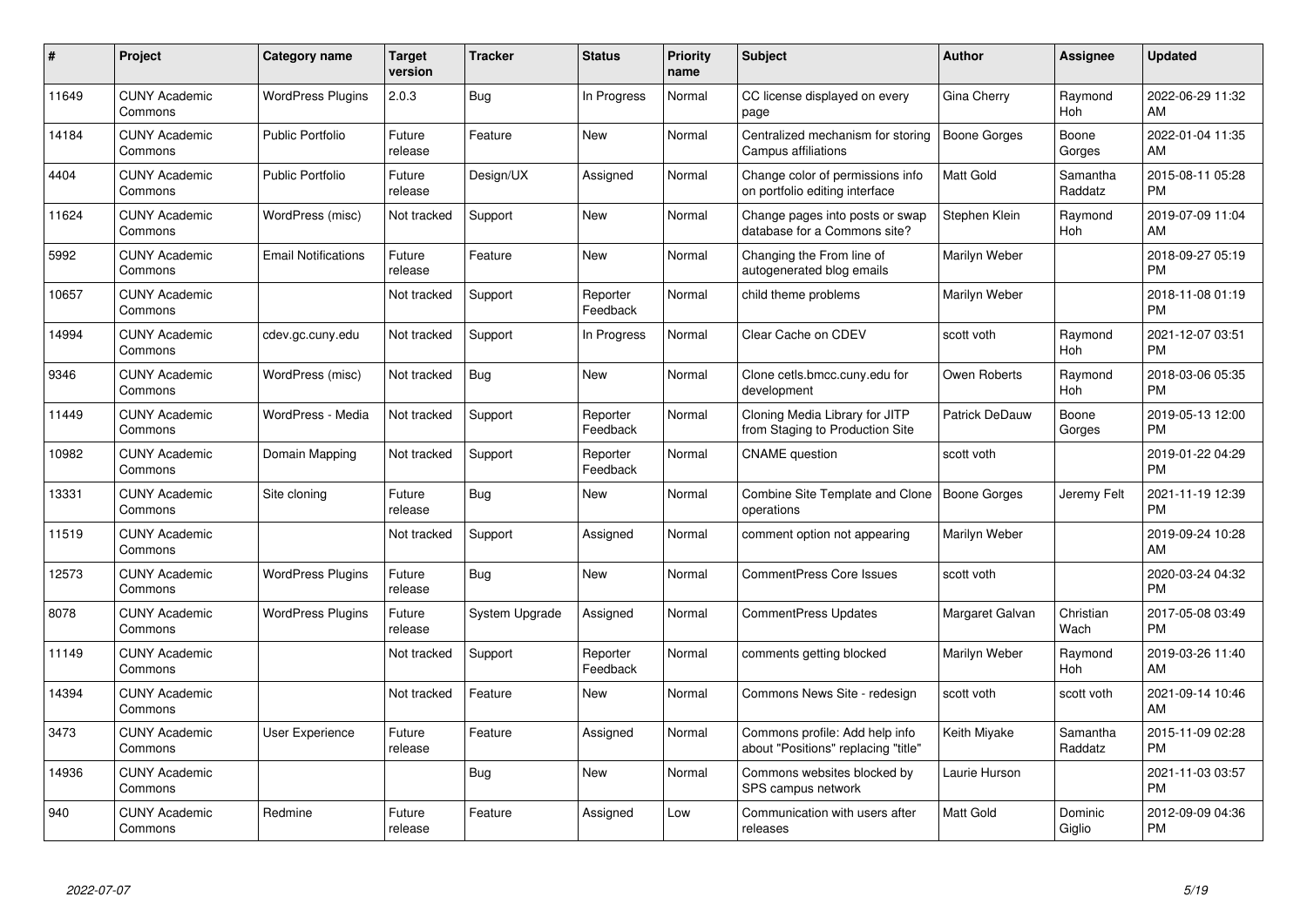| #     | <b>Project</b>                  | <b>Category name</b>    | <b>Target</b><br>version | <b>Tracker</b> | <b>Status</b> | <b>Priority</b><br>name | <b>Subject</b>                                                                                   | Author           | Assignee         | <b>Updated</b>                |
|-------|---------------------------------|-------------------------|--------------------------|----------------|---------------|-------------------------|--------------------------------------------------------------------------------------------------|------------------|------------------|-------------------------------|
| 6392  | <b>CUNY Academic</b><br>Commons | Group Forums            | Future<br>release        | Design/UX      | Assigned      | Low                     | Composition/Preview Panes in<br>Forum Posts                                                      | Luke Waltzer     | Paige Dupont     | 2016-10-21 04:26<br><b>PM</b> |
| 8756  | <b>CUNY Academic</b><br>Commons | Group Blogs             | Future<br>release        | Feature        | Hold          | Normal                  | Connect multiple blogs to one<br>group?                                                          | Matt Gold        | Boone<br>Gorges  | 2017-09-30 10:42<br>AM        |
| 599   | <b>CUNY Academic</b><br>Commons | BuddyPress (misc)       | Future<br>release        | Feature        | Assigned      | Normal                  | Consider adding rating plugins for<br><b>BuddyPress/BBPress</b>                                  | <b>Matt Gold</b> | Boone<br>Gorges  | 2011-08-22 06:50<br><b>PM</b> |
| 13949 | <b>CUNY Academic</b><br>Commons |                         | Not tracked              | <b>Bug</b>     | <b>New</b>    | Normal                  | Continued debugging of runaway<br>MySQL connections                                              | <b>Matt Gold</b> | Boone<br>Gorges  | 2021-09-14 10:42<br>AM        |
| 4238  | <b>CUNY Academic</b><br>Commons | Events                  | Future<br>release        | Feature        | Assigned      | Normal                  | Copy Events to Other Groups?                                                                     | <b>Matt Gold</b> | Boone<br>Gorges  | 2015-07-02 10:08<br>AM        |
| 3509  | <b>CUNY Academic</b><br>Commons | Publicity               | 1.7                      | Publicity      | New           | Normal                  | Create 1.7 digital signage imagery                                                               | Micki Kaufman    | Marilyn<br>Weber | 2014-10-01 12:40<br><b>PM</b> |
| 8837  | <b>CUNY Academic</b><br>Commons |                         | Not tracked              | Feature        | Assigned      | Normal                  | Create a form to request info from<br>people requesting premium<br>themes and plugins            | <b>Matt Gold</b> | Marilyn<br>Weber | 2017-11-14 03:35<br><b>PM</b> |
| 9643  | <b>CUNY Academic</b><br>Commons | Publicity               | Not tracked              | Feature        | <b>New</b>    | Normal                  | Create a page on the Commons<br>for logos etc.                                                   | Stephen Real     | Stephen Real     | 2018-04-24 10:53<br>AM        |
| 3080  | <b>CUNY Academic</b><br>Commons | <b>Group Files</b>      | Future<br>release        | Feature        | Assigned      | Low                     | Create a system to keep track of<br>file changes                                                 | <b>Matt Gold</b> | Boone<br>Gorges  | 2014-02-26 10:04<br><b>PM</b> |
| 2753  | <b>CUNY Academic</b><br>Commons | <b>Public Portfolio</b> | Future<br>release        | Feature        | <b>New</b>    | Normal                  | Create actual actual tagification in<br>academic interests and other fields                      | Micki Kaufman    | Boone<br>Gorges  | 2015-01-05 08:52<br><b>PM</b> |
| 3657  | <b>CUNY Academic</b><br>Commons | WordPress (misc)        | Not tracked              | Feature        | <b>New</b>    | Normal                  | Create alert for GC email<br>addresses                                                           | <b>Matt Gold</b> | Matt Gold        | 2016-04-14 11:29<br><b>PM</b> |
| 5955  | <b>CUNY Academic</b><br>Commons | Outreach                | Future<br>release        | Feature        | Assigned      | Normal                  | Create auto-newsletter for<br>commons members                                                    | <b>Matt Gold</b> | Luke Waltzer     | 2016-08-30 10:34<br>AM        |
| 6115  | <b>CUNY Academic</b><br>Commons | Publicity               | Not tracked              | Feature        | Assigned      | Normal                  | create digital signage for GC                                                                    | <b>Matt Gold</b> | scott voth       | 2016-10-11 10:09<br><b>PM</b> |
| 636   | <b>CUNY Academic</b><br>Commons | WordPress (misc)        | Not tracked              | Support        | Assigned      | Normal                  | Create Lynda.com-like Table of<br><b>Contents for Prospective Tutorial</b><br><b>Screencasts</b> | <b>Matt Gold</b> | scott voth       | 2016-02-23 03:12<br><b>PM</b> |
| 365   | <b>CUNY Academic</b><br>Commons | WordPress (misc)        | Future<br>release        | Feature        | Assigned      | Normal                  | <b>Create Mouseover Tooltips</b><br>throughout Site                                              | <b>Matt Gold</b> | Chris Stein      | 2015-11-09 06:18<br><b>PM</b> |
| 4053  | <b>CUNY Academic</b><br>Commons | Events                  | Future<br>release        | Feature        | Assigned      | Normal                  | Create new tab for past events                                                                   | <b>Matt Gold</b> | Boone<br>Gorges  | 2015-05-12 02:10<br><b>PM</b> |
| 3615  | <b>CUNY Academic</b><br>Commons | Redmine                 | Not tracked              | Feature        | <b>New</b>    | Low                     | Create Redmine issues via email                                                                  | Dominic Giglio   | Boone<br>Gorges  | 2017-11-16 11:36<br>AM        |
| 10439 | <b>CUNY Academic</b><br>Commons | Design                  | 2.1.0                    | Design/UX      | <b>New</b>    | Normal                  | Create Style Guide for Commons                                                                   | Sonja Leix       | Sara Cannon      | 2022-06-28 01:43<br>PM        |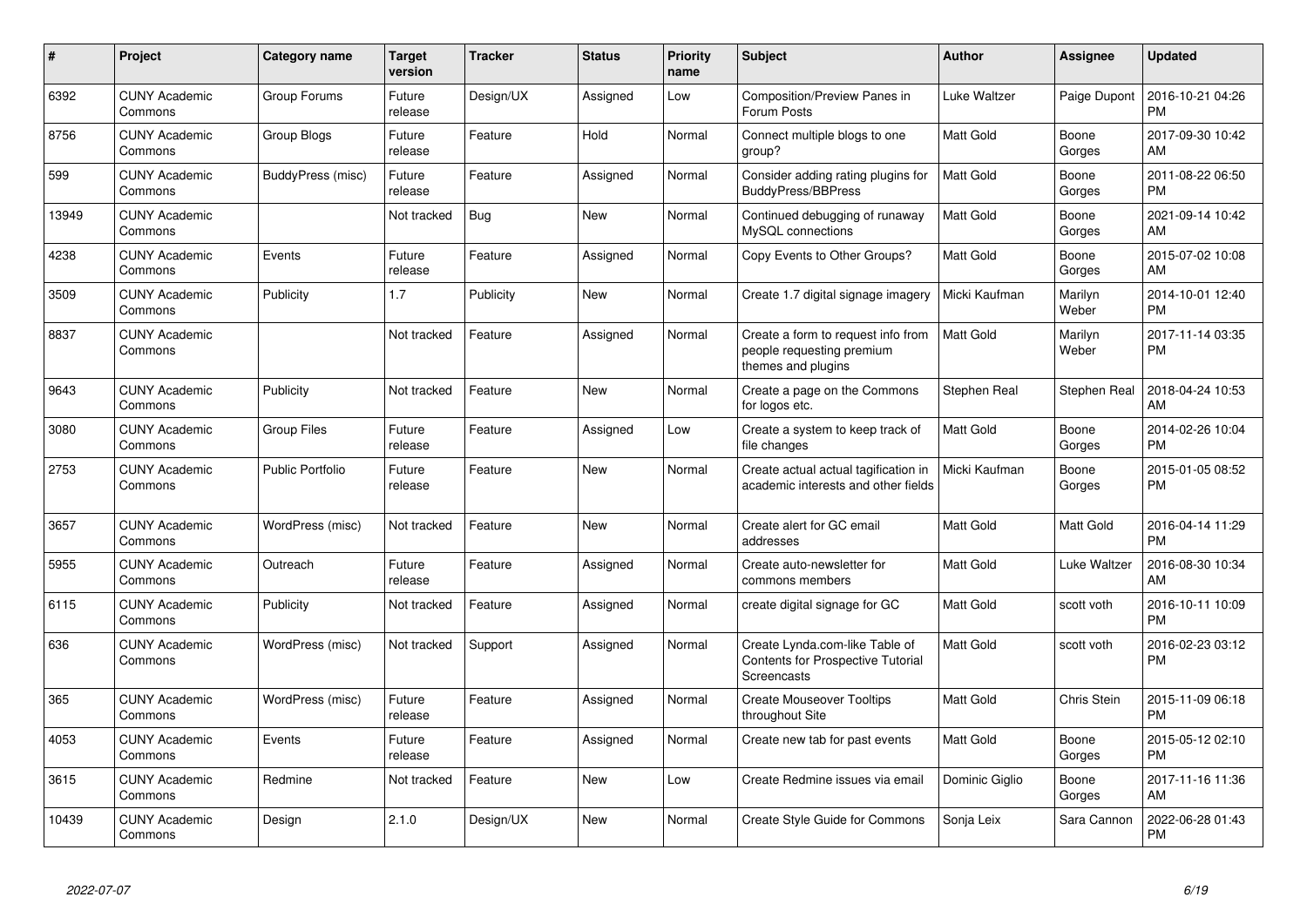| #     | <b>Project</b>                  | <b>Category name</b>       | <b>Target</b><br>version | <b>Tracker</b> | <b>Status</b>        | <b>Priority</b><br>name | <b>Subject</b>                                                                       | <b>Author</b>           | Assignee            | <b>Updated</b>                |
|-------|---------------------------------|----------------------------|--------------------------|----------------|----------------------|-------------------------|--------------------------------------------------------------------------------------|-------------------------|---------------------|-------------------------------|
| 8666  | <b>CUNY Academic</b><br>Commons | Teaching                   | Not tracked              | Documentation  | Assigned             | Normal                  | Create Teaching on the Commons<br>Resource Page                                      | Matt Gold               | Laurie Hurson       | 2019-09-23 03:16<br><b>PM</b> |
| 8440  | <b>CUNY Academic</b><br>Commons | Onboarding                 | Not tracked              | <b>Bug</b>     | <b>New</b>           | Normal                  | Create Test Email Accounts for<br><b>Onboarding Project</b>                          | Stephen Real            | Stephen Real        | 2017-08-01 09:49<br><b>PM</b> |
| 287   | <b>CUNY Academic</b><br>Commons | WordPress (misc)           | Future<br>release        | Feature        | Assigned             | Normal                  | Create troubleshooting tool for<br>account sign-up                                   | <b>Matt Gold</b>        | Boone<br>Gorges     | 2015-11-09 06:17<br><b>PM</b> |
| 14787 | <b>CUNY Academic</b><br>Commons | Plugin Packages            | Future<br>release        | Feature        | <b>New</b>           | Normal                  | Creating a "Design" plugin<br>package                                                | Laurie Hurson           | scott voth          | 2022-04-27 04:56<br><b>PM</b> |
| 5183  | <b>CUNY Academic</b><br>Commons | Social Paper               | Future<br>release        | Design/UX      | New                  | Normal                  | Creating a new paper when<br>viewing an existing paper                               | Raffi<br>Khatchadourian | Samantha<br>Raddatz | 2016-02-02 12:09<br><b>PM</b> |
| 13328 | <b>CUNY Academic</b><br>Commons | Group Forums               | Not tracked              | <b>Bug</b>     | Reporter<br>Feedback | Normal                  | cross-posting in two related<br>groups                                               | Marilyn Weber           | Raymond<br>Hoh      | 2020-09-15 10:39<br><b>PM</b> |
| 13946 | <b>CUNY Academic</b><br>Commons | <b>WordPress Plugins</b>   | 2.1.0                    | Support        | Assigned             | Normal                  | Custom Embed handler For<br>OneDrive files                                           | scott voth              | Raymond<br>Hoh      | 2022-05-26 10:46<br>AM        |
| 3192  | <b>CUNY Academic</b><br>Commons | Group Forums               | Future<br>release        | Feature        | Assigned             | Normal                  | Customizable forum views for<br>bbPress 2.x group forums                             | Boone Gorges            | Raymond<br>Hoh      | 2015-11-09 12:47<br><b>PM</b> |
| 6665  | <b>CUNY Academic</b><br>Commons |                            | Not tracked              | Publicity      | New                  | Normal                  | Dead Link in 1.10 announcement<br>post                                               | Paige Dupont            | Stephen Real        | 2016-12-01 03:11<br><b>PM</b> |
| 333   | <b>CUNY Academic</b><br>Commons | <b>Email Notifications</b> | Future<br>release        | Feature        | Assigned             | Low                     | <b>Delay Forum Notification Email</b><br>Delivery Until After Editing Period<br>Ends | <b>Matt Gold</b>        | Raymond<br>Hoh      | 2015-11-09 06:01<br><b>PM</b> |
| 13430 | <b>CUNY Academic</b><br>Commons | Reply By Email             | Not tracked              | Bug            | New                  | Normal                  | Delay in RBE                                                                         | Luke Waltzer            | Raymond<br>Hoh      | 2020-10-13 11:16<br>AM        |
| 11509 | <b>CUNY Academic</b><br>Commons |                            | Not tracked              | Support        | Reporter<br>Feedback | Normal                  | deleted Page causing a Menu<br>problem?                                              | Marilyn Weber           |                     | 2019-06-04 09:54<br>AM        |
| 2754  | <b>CUNY Academic</b><br>Commons | Design                     | Future<br>release        | Feature        | Assigned             | Normal                  | Determine strategy for CAC logo<br>handling in top header                            | Micki Kaufman           | Chris Stein         | 2015-01-05 08:53<br><b>PM</b> |
| 15260 | <b>CUNY Academic</b><br>Commons |                            |                          | Support        | Reporter<br>Feedback | Normal                  | Diacritical markings   European<br><b>Stages</b>                                     | Marilyn Weber           |                     | 2022-02-04 08:16<br>AM        |
| 5691  | <b>CUNY Academic</b><br>Commons | Blogs (BuddyPress)         | Future<br>release        | Bug            | Assigned             | High                    | Differing numbers on Sites display                                                   | <b>Matt Gold</b>        | Raymond<br>Hoh      | 2016-06-13 01:37<br><b>PM</b> |
| 11386 | <b>CUNY Academic</b><br>Commons | WordPress - Media          | Not tracked              | Support        | Reporter<br>Feedback | Normal                  | disappearing images                                                                  | scott voth              | Boone<br>Gorges     | 2019-05-14 10:32<br>AM        |
| 14940 | <b>CUNY Academic</b><br>Commons |                            |                          | Bug            | New                  | Normal                  | Discrepancy between Commons<br>profile "sites" and actual # of sites                 | Laurie Hurson           |                     | 2021-11-08 11:09<br>AM        |
| 9207  | <b>CUNY Academic</b><br>Commons |                            | Future<br>release        | Support        | Reporter<br>Feedback | Normal                  | display dashboards made in<br>Tableau?                                               | Marilyn Weber           | Boone<br>Gorges     | 2018-04-10 10:42<br>AM        |
| 11493 | <b>CUNY Academic</b><br>Commons | Domain Mapping             | Not tracked              | Support        | Reporter<br>Feedback | Normal                  | Domain Mapping Request - Talia<br>Schaffer                                           | scott voth              | Matt Gold           | 2019-08-06 08:39<br>AM        |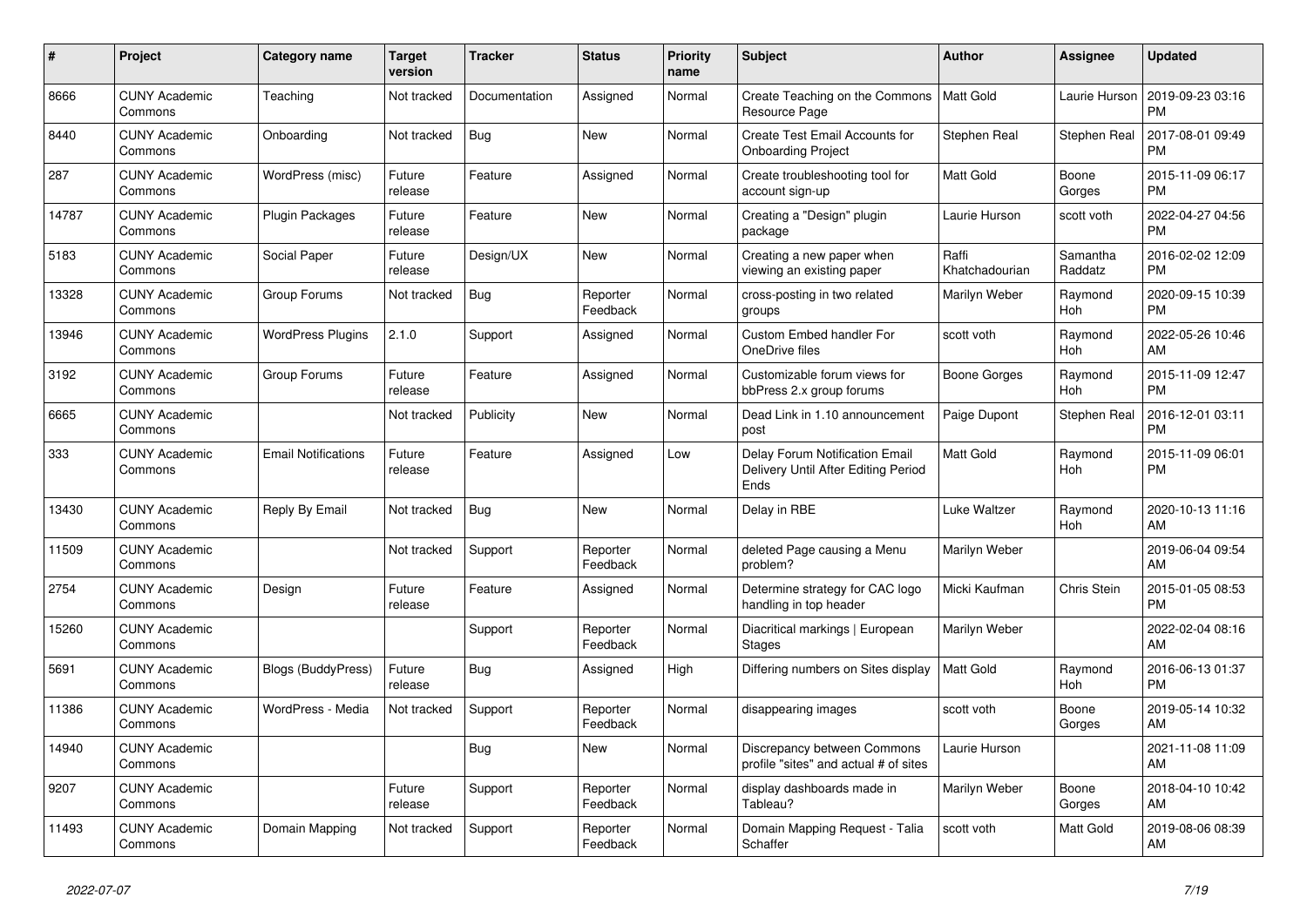| #     | <b>Project</b>                  | <b>Category name</b>     | <b>Target</b><br>version | <b>Tracker</b> | <b>Status</b>        | <b>Priority</b><br>name | <b>Subject</b>                                                           | Author           | Assignee            | <b>Updated</b>                |
|-------|---------------------------------|--------------------------|--------------------------|----------------|----------------------|-------------------------|--------------------------------------------------------------------------|------------------|---------------------|-------------------------------|
| 16092 | <b>CUNY Academic</b><br>Commons |                          | Future<br>release        | Feature        | Hold                 | Normal                  | Don't show main site in Site<br>search results                           | Boone Gorges     | Boone<br>Gorges     | 2022-05-17 03:12<br><b>PM</b> |
| 497   | <b>CUNY Academic</b><br>Commons | <b>WordPress Plugins</b> | Future<br>release        | Feature        | Assigned             | Normal                  | Drag and Drop Ordering on<br>Gallery Post Plugin                         | <b>Matt Gold</b> | Ron Rennick         | 2015-11-09 06:18<br><b>PM</b> |
| 3662  | <b>CUNY Academic</b><br>Commons | <b>SEO</b>               | Future<br>release        | Feature        | Assigned             | Normal                  | Duplicate Content/SEO/Google<br>issues                                   | <b>Matt Gold</b> | Raymond<br>Hoh      | 2015-04-13 04:37<br><b>PM</b> |
| 7928  | <b>CUNY Academic</b><br>Commons | Group Forums             | Not tracked              | Bug            | New                  | Normal                  | Duplicate Forum post                                                     | Luke Waltzer     | Raymond<br>Hoh      | 2017-04-11 09:27<br><b>PM</b> |
| 12198 | <b>CUNY Academic</b><br>Commons |                          | Not tracked              | <b>Bug</b>     | Reporter<br>Feedback | Normal                  | Duplicate listing in My Sites                                            | Tom Harbison     |                     | 2019-12-09 05:50<br><b>PM</b> |
| 14987 | <b>CUNY Academic</b><br>Commons | <b>WordPress Plugins</b> | Future<br>release        | Bug            | <b>New</b>           | Normal                  | Elementor update causes<br>database freeze-up                            | Boone Gorges     | Boone<br>Gorges     | 2021-11-29 12:02<br><b>PM</b> |
| 9015  | <b>CUNY Academic</b><br>Commons | Groups (misc)            | Not tracked              | Outreach       | Assigned             | Normal                  | Email group admins the email<br>addresses of their groups                | <b>Matt Gold</b> | Matt Gold           | 2018-01-02 09:54<br>AM        |
| 12382 | <b>CUNY Academic</b><br>Commons | Membership               | Not tracked              | Support        | <b>New</b>           | Normal                  | Email request change                                                     | Marilyn Weber    | Marilyn<br>Weber    | 2020-02-06 12:56<br><b>PM</b> |
| 9289  | <b>CUNY Academic</b><br>Commons | <b>WordPress Plugins</b> | Future<br>release        | Bug            | Reporter<br>Feedback | Normal                  | <b>Email Users Plugin</b>                                                | Laurie Hurson    | Boone<br>Gorges     | 2018-10-24 12:34<br><b>PM</b> |
| 12121 | <b>CUNY Academic</b><br>Commons | <b>WordPress Plugins</b> | 2.0.3                    | Feature        | Reporter<br>Feedback | Normal                  | Embedding H5P Iframes on<br><b>Commons Site</b>                          | Laurie Hurson    | Boone<br>Gorges     | 2022-06-29 11:32<br>AM        |
| 4253  | <b>CUNY Academic</b><br>Commons | Public Portfolio         | Future<br>release        | Design/UX      | New                  | Normal                  | Encourage users to add portfolio<br>content                              | Samantha Raddatz | Samantha<br>Raddatz | 2015-07-07 11:32<br>AM        |
| 11860 | <b>CUNY Academic</b><br>Commons | Registration             | Future<br>release        | Feature        | <b>New</b>           | Normal                  | <b>Ensure Students Are Aware They</b><br>Can Use Aliases At Registration | scott voth       |                     | 2019-09-24 08:46<br>AM        |
| 15655 | <b>CUNY Academic</b><br>Commons |                          | 2.0.3                    | Support        | Reporter<br>Feedback | Normal                  | Event Aggregator plugin?                                                 | Marilyn Weber    |                     | 2022-06-29 11:32<br>AM        |
| 4592  | <b>CUNY Academic</b><br>Commons | Events                   | Future<br>release        | Design/UX      | New                  | Normal                  | Event Creation - Venue Dropdown<br>Slow                                  | Samantha Raddatz | Boone<br>Gorges     | 2015-09-14 04:56<br><b>PM</b> |
| 15565 | <b>CUNY Academic</b><br>Commons |                          |                          | Support        | New                  | Normal                  | Events - send updates to an email<br>listserv                            | Marilyn Weber    |                     | 2022-03-10 01:06<br><b>PM</b> |
| 5696  | <b>CUNY Academic</b><br>Commons | Events                   | Future<br>release        | Feature        | Assigned             | Normal                  | Events Calendar - display options / Matt Gold<br>calendar aggregation    |                  | Boone<br>Gorges     | 2016-10-13 11:44<br>AM        |
| 4438  | <b>CUNY Academic</b><br>Commons | Events                   | Future<br>release        | Bug            | Assigned             | Normal                  | Events Calendar - Export<br><b>Recurring Events</b>                      | scott voth       | Daniel Jones        | 2016-05-23 04:25<br><b>PM</b> |
| 11120 | <b>CUNY Academic</b><br>Commons | <b>WordPress Plugins</b> | Not tracked              | Bug            | Reporter<br>Feedback | Normal                  | Events Manager Events Not<br>Showing Up                                  | Mark Webb        |                     | 2019-02-27 04:10<br><b>PM</b> |
| 14398 | <b>CUNY Academic</b><br>Commons |                          | Not tracked              | Support        | Reporter<br>Feedback | Normal                  | Events plug-in notification problem   Marilyn Weber                      |                  |                     | 2021-05-11 11:21<br>AM        |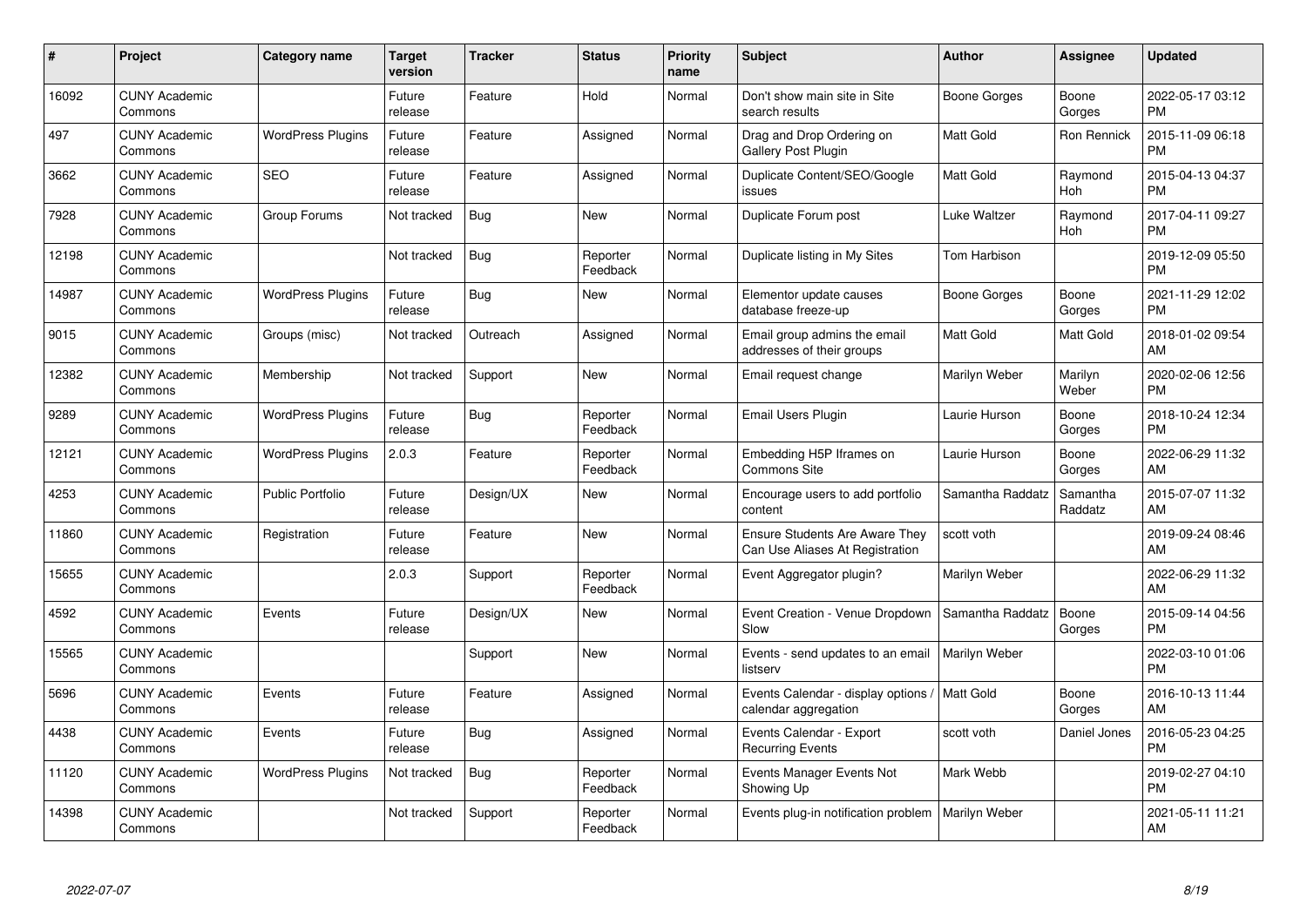| #     | <b>Project</b>                  | <b>Category name</b>      | <b>Target</b><br>version | <b>Tracker</b> | <b>Status</b>        | <b>Priority</b><br>name | <b>Subject</b>                                                                    | <b>Author</b>           | Assignee            | <b>Updated</b>                |
|-------|---------------------------------|---------------------------|--------------------------|----------------|----------------------|-------------------------|-----------------------------------------------------------------------------------|-------------------------|---------------------|-------------------------------|
| 6298  | <b>CUNY Academic</b><br>Commons | <b>User Experience</b>    | Not tracked              | Design/UX      | Assigned             | Normal                  | Examine data from survey                                                          | <b>Matt Gold</b>        | Margaret<br>Galvan  | 2016-10-14 12:16<br><b>PM</b> |
| 6078  | <b>CUNY Academic</b><br>Commons | <b>Blogs (BuddyPress)</b> | Future<br>release        | Feature        | New                  | Normal                  | <b>Explore Adding Network Blog</b><br>Metadata Plugin                             | Luke Waltzer            | Luke Waltzer        | 2016-10-11 10:29<br><b>PM</b> |
| 5581  | <b>CUNY Academic</b><br>Commons | Analytics                 | Future<br>release        | Feature        | Assigned             | Normal                  | <b>Explore alternatives to Google</b><br>Analytics                                | Matt Gold               | Valerie<br>Townsend | 2020-04-17 03:12<br><b>PM</b> |
| 4235  | <b>CUNY Academic</b><br>Commons |                           | Not tracked              | Design/UX      | Assigned             | Normal                  | Explore user experience around<br>comments on forum topics vs docs                | Matt Gold               | Samantha<br>Raddatz | 2015-07-21 10:23<br>AM        |
| 500   | <b>CUNY Academic</b><br>Commons | BuddyPress (misc)         | Future<br>release        | Feature        | Assigned             | Normal                  | <b>Export Group Data</b>                                                          | Matt Gold               | Boone<br>Gorges     | 2010-12-19 12:09<br><b>PM</b> |
| 8835  | <b>CUNY Academic</b><br>Commons | <b>Blogs (BuddyPress)</b> | Future<br>release        | Feature        | New                  | Normal                  | Extend cuny is shortlinks to sites                                                | Luke Waltzer            | Boone<br>Gorges     | 2022-04-26 11:59<br>AM        |
| 13199 | <b>CUNY Academic</b><br>Commons | Group Forums              | Future<br>release        | Feature        | <b>New</b>           | Normal                  | Favoring Groups over bbPress<br>plugin                                            | Colin McDonald          | Colin<br>McDonald   | 2021-11-19 12:28<br><b>PM</b> |
| 412   | <b>CUNY Academic</b><br>Commons | <b>WordPress Themes</b>   | Future<br>release        | Feature        | Assigned             | Normal                  | <b>Featured Themes</b>                                                            | Matt Gold               | Dominic<br>Giglio   | 2015-01-05 08:44<br><b>PM</b> |
| 3458  | <b>CUNY Academic</b><br>Commons | Groups (misc)             | Future<br>release        | Feature        | Assigned             | Normal                  | Filter Members of Group by<br>Campus                                              | Michael Smith           | Samantha<br>Raddatz | 2014-09-26 08:32<br><b>PM</b> |
| 6426  | <b>CUNY Academic</b><br>Commons | Spam/Spam<br>Prevention   | Future<br>release        | Feature        | Assigned             | Normal                  | Force captcha on all comments?                                                    | Matt Gold               | Tahir Butt          | 2016-10-24 02:06<br><b>PM</b> |
| 13650 | <b>CUNY Academic</b><br>Commons | Group Library             | Future<br>release        | Feature        | <b>New</b>           | Normal                  | Forum Attachments in Group<br>Library                                             | Laurie Hurson           |                     | 2021-11-19 12:30<br><b>PM</b> |
| 13457 | <b>CUNY Academic</b><br>Commons | Group Forums              | 2.0.3                    | <b>Bug</b>     | New                  | High                    | Forum post not sending<br>notifications                                           | Filipa Calado           | Raymond<br>Hoh      | 2022-06-29 11:32<br>AM        |
| 3059  | <b>CUNY Academic</b><br>Commons | Group Forums              | Future<br>release        | Design/UX      | <b>New</b>           | Normal                  | Forum Post Permissable Content<br><b>Explanatory Text</b>                         | Chris Stein             | Chris Stein         | 2015-04-02 11:27<br>AM        |
| 310   | <b>CUNY Academic</b><br>Commons | BuddyPress (misc)         | Future<br>release        | Feature        | Assigned             | Low                     | <b>Friend Request Email</b>                                                       | <b>Matt Gold</b>        | Samantha<br>Raddatz | 2015-11-09 05:08<br><b>PM</b> |
| 5397  | <b>CUNY Academic</b><br>Commons | Social Paper              | Future<br>release        | Feature        | New                  | Normal                  | frustrating to have to<br>enable/disable in SP                                    | Marilyn Weber           | Samantha<br>Raddatz | 2016-04-20 03:39<br><b>PM</b> |
| 15210 | <b>CUNY Academic</b><br>Commons | Analytics                 | Not tracked              | Design/UX      | <b>New</b>           | Normal                  | Google Analytics improvements                                                     | Colin McDonald          | Boone<br>Gorges     | 2022-05-24 10:47<br>AM        |
| 6014  | <b>CUNY Academic</b><br>Commons | Publicity                 | Future<br>release        | Publicity      | Reporter<br>Feedback | Normal                  | Google search listing                                                             | <b>Matt Gold</b>        | Boone<br>Gorges     | 2016-09-21 03:48<br><b>PM</b> |
| 8498  | <b>CUNY Academic</b><br>Commons | <b>WordPress Plugins</b>  | Future<br>release        | Feature        | <b>New</b>           | Low                     | <b>Gravity Forms Email Users</b>                                                  | Raffi<br>Khatchadourian | Matt Gold           | 2017-10-13 12:58<br><b>PM</b> |
| 4481  | <b>CUNY Academic</b><br>Commons | Events                    | Future<br>release        | Feature        | <b>New</b>           | Normal                  | Group admins/mods should have<br>the ability to unlink an event from<br>the group | <b>Boone Gorges</b>     | Boone<br>Gorges     | 2017-04-24 03:53<br><b>PM</b> |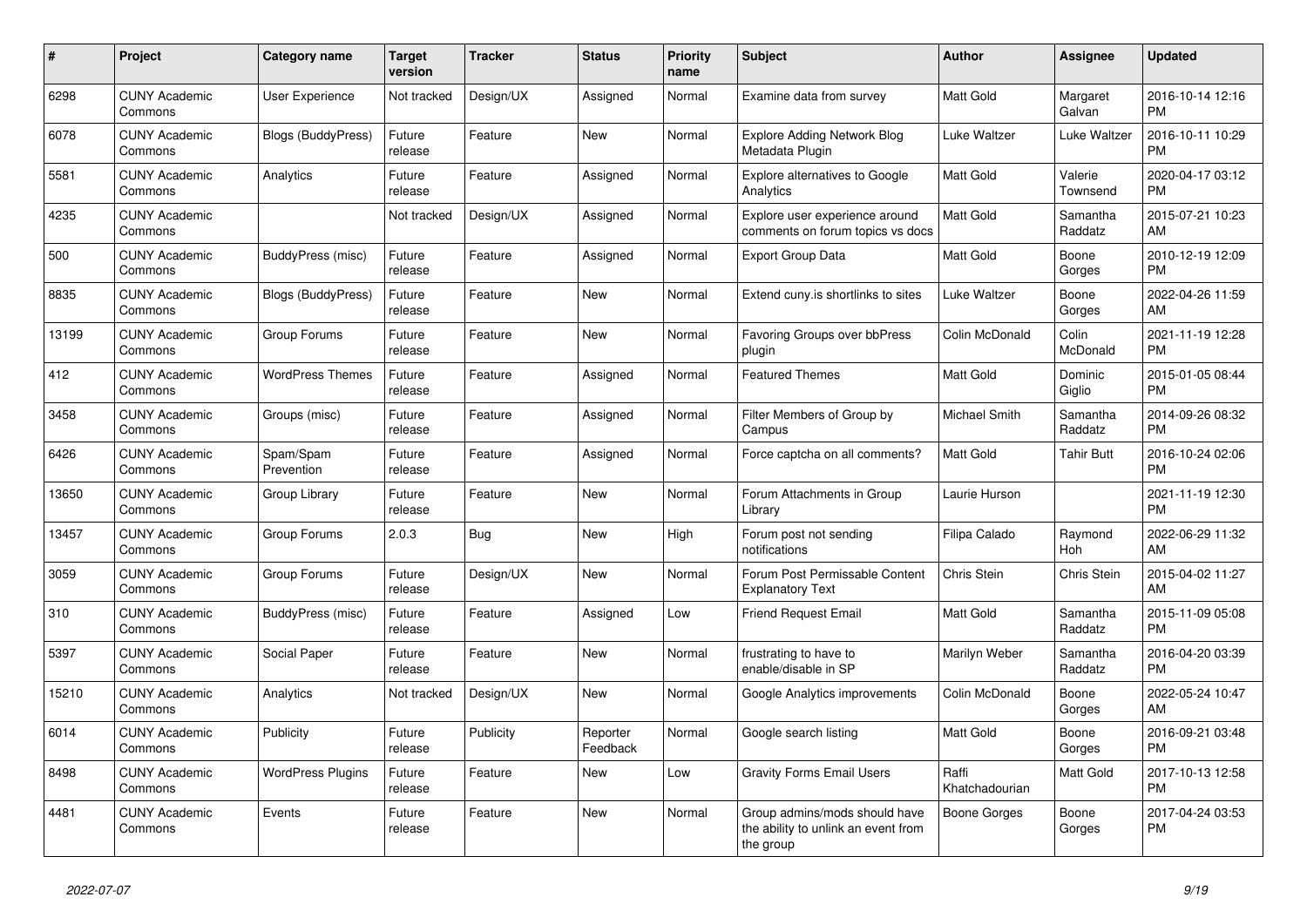| #     | <b>Project</b>                  | <b>Category name</b>       | <b>Target</b><br>version | <b>Tracker</b> | <b>Status</b>        | <b>Priority</b><br>name | <b>Subject</b>                                                                | Author                  | Assignee            | <b>Updated</b>                |
|-------|---------------------------------|----------------------------|--------------------------|----------------|----------------------|-------------------------|-------------------------------------------------------------------------------|-------------------------|---------------------|-------------------------------|
| 1544  | <b>CUNY Academic</b><br>Commons | Groups (misc)              | Future<br>release        | Feature        | Reporter<br>Feedback | Normal                  | Group Filtering and Sorting                                                   | <b>Matt Gold</b>        | Chris Stein         | 2019-03-01 02:25<br><b>PM</b> |
| 308   | <b>CUNY Academic</b><br>Commons | Registration               | Future<br>release        | Feature        | <b>New</b>           | Normal                  | Group recommendations for<br>signup process                                   | Boone Gorges            | Samantha<br>Raddatz | 2015-11-09 05:07<br><b>PM</b> |
| 370   | <b>CUNY Academic</b><br>Commons | Registration               | Future<br>release        | Feature        | Assigned             | High                    | <b>Guest Accounts</b>                                                         | <b>Matt Gold</b>        | Matt Gold           | 2015-04-09 09:33<br><b>PM</b> |
| 2013  | <b>CUNY Academic</b><br>Commons | <b>Public Portfolio</b>    | Future<br>release        | Feature        | Assigned             | Low                     | Have Profile Privacy Options show   Matt Gold<br>up only for filled-in fields |                         | Boone<br>Gorges     | 2015-11-09 06:09<br><b>PM</b> |
| 11879 | <b>CUNY Academic</b><br>Commons |                            | Not tracked              | Bug            | <b>New</b>           | Normal                  | Hypothesis comments appearing<br>on multiple, different pdfs across<br>blogs  | Laurie Hurson           | Laurie Hurson       | 2019-09-19 02:39<br><b>PM</b> |
| 11131 | <b>CUNY Academic</b><br>Commons |                            | Future<br>release        | Feature        | Reporter<br>Feedback | Normal                  | Image Annotation Plugins                                                      | Laurie Hurson           |                     | 2019-02-26 11:33<br>AM        |
| 3048  | <b>CUNY Academic</b><br>Commons | <b>Public Portfolio</b>    | Future<br>release        | Feature        | New                  | Low                     | Images for rich text profile fields                                           | <b>Boone Gorges</b>     | Boone<br>Gorges     | 2014-02-19 12:56<br><b>PM</b> |
| 2832  | <b>CUNY Academic</b><br>Commons | <b>Public Portfolio</b>    | Future<br>release        | Feature        | Assigned             | Normal                  | Improve interface for (not)<br>auto-linking profile fields                    | Boone Gorges            | Chris Stein         | 2015-01-05 08:52<br><b>PM</b> |
| 3770  | <b>CUNY Academic</b><br>Commons | <b>Public Portfolio</b>    | Future<br>release        | Feature        | Assigned             | Normal                  | Improve Layout/Formatting of<br>Positions Area on Public Portfolios           | <b>Matt Gold</b>        | <b>Chris Stein</b>  | 2015-04-01 09:17<br><b>PM</b> |
| 12042 | <b>CUNY Academic</b><br>Commons | <b>Email Notifications</b> | Future<br>release        | Feature        | <b>New</b>           | Normal                  | Improved error logging for BPGES<br>send queue                                | Boone Gorges            | Boone<br>Gorges     | 2021-11-19 12:25<br><b>PM</b> |
| 12091 | <b>CUNY Academic</b><br>Commons | <b>Group Files</b>         | Future<br>release        | Feature        | <b>New</b>           | Normal                  | Improved pre-upload file validation<br>for bp-group-documents                 | Boone Gorges            | Boone<br>Gorges     | 2019-11-14 01:21<br><b>PM</b> |
| 11834 | <b>CUNY Academic</b><br>Commons | <b>Group Files</b>         | Future<br>release        | Feature        | New                  | Normal                  | Improved tools for managing<br>group file folders                             | Boone Gorges            | Sonja Leix          | 2019-09-06 03:55<br><b>PM</b> |
| 13358 | <b>CUNY Academic</b><br>Commons | Group Forums               | Future<br>release        | Feature        | <b>New</b>           | Normal                  | Improved UI for group forum<br>threading settings                             | Boone Gorges            | Raymond<br>Hoh      | 2021-11-19 12:27<br><b>PM</b> |
| 4903  | <b>CUNY Academic</b><br>Commons | Events                     | Future<br>release        | Design/UX      | Assigned             | Normal                  | Improving visual appearance of<br>event calendars                             | <b>Matt Gold</b>        | Boone<br>Gorges     | 2016-10-13 11:51<br>AM        |
| 435   | <b>CUNY Academic</b><br>Commons | BuddyPress (misc)          | Future<br>release        | Feature        | Assigned             | Normal                  | Include Avatar Images in Forum<br><b>Post Notification Emails</b>             | <b>Matt Gold</b>        | Boone<br>Gorges     | 2010-12-08 12:40<br><b>PM</b> |
| 14792 | <b>CUNY Academic</b><br>Commons |                            |                          | Bug            | <b>New</b>           | Normal                  | Inconsistent email notifications<br>from gravity forms                        | Raffi<br>Khatchadourian |                     | 2021-10-04 01:50<br><b>PM</b> |
| 3536  | <b>CUNY Academic</b><br>Commons | My Commons                 | Future<br>release        | Feature        | Assigned             | Normal                  | Infinite Scroll on My Commons<br>page                                         | Matt Gold               | Raymond<br>Hoh      | 2015-04-13 04:42<br><b>PM</b> |
| 9947  | <b>CUNY Academic</b><br>Commons | <b>WordPress Plugins</b>   | Future<br>release        | Feature        | Reporter<br>Feedback | Normal                  | Install H5P quiz plugin                                                       | <b>Matt Gold</b>        | Boone<br>Gorges     | 2018-09-11 11:01<br>AM        |
| 16314 | <b>CUNY Academic</b><br>Commons | <b>WordPress Plugins</b>   |                          | Feature        | <b>New</b>           | Normal                  | Install Multicollab plug-in?                                                  | Raffi<br>Khatchadourian |                     | 2022-06-29 03:44<br><b>PM</b> |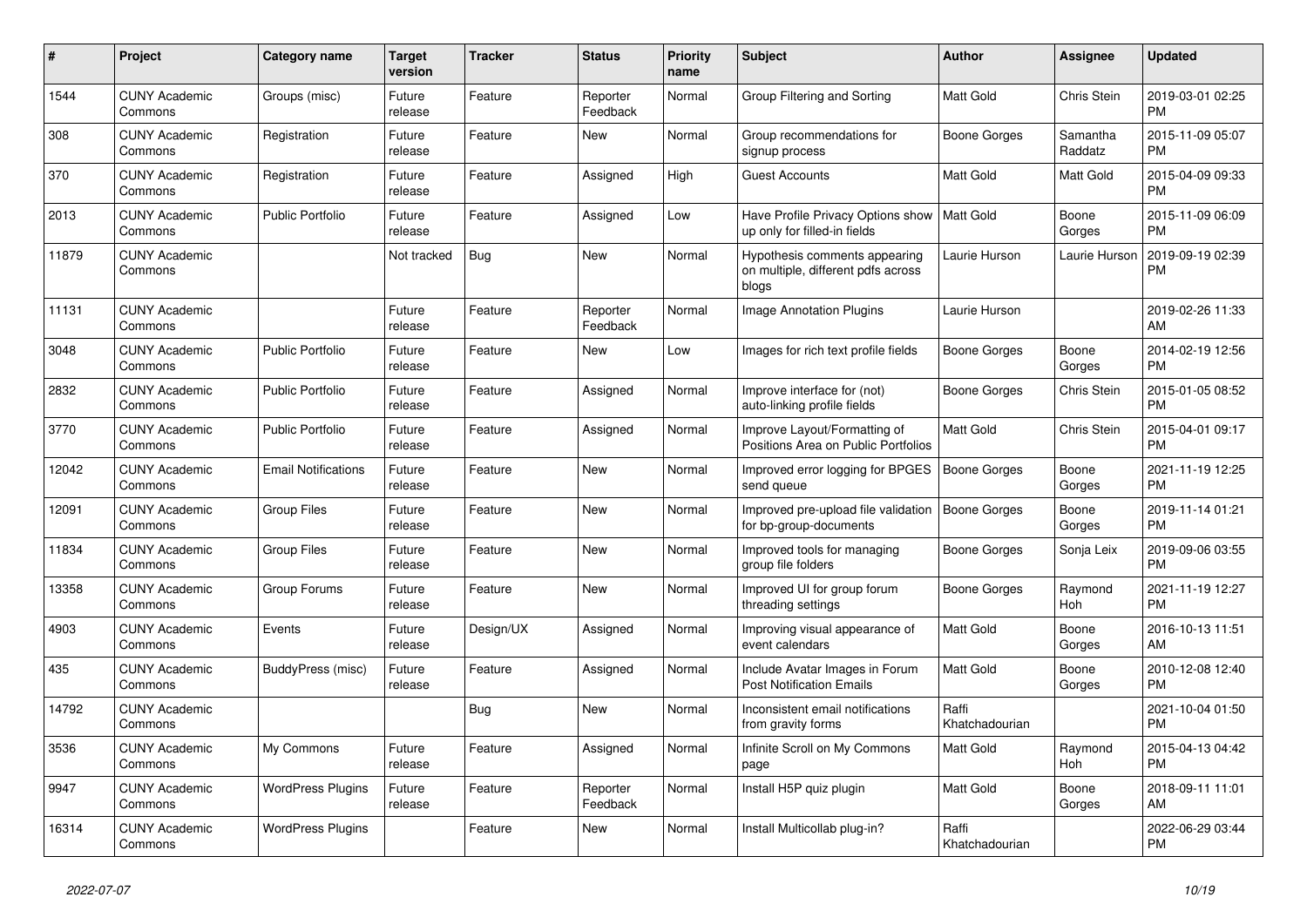| #     | Project                         | <b>Category name</b>     | <b>Target</b><br>version | <b>Tracker</b> | <b>Status</b>        | <b>Priority</b><br>name | <b>Subject</b>                                                                                                                               | Author                 | <b>Assignee</b>     | <b>Updated</b>                |
|-------|---------------------------------|--------------------------|--------------------------|----------------|----------------------|-------------------------|----------------------------------------------------------------------------------------------------------------------------------------------|------------------------|---------------------|-------------------------------|
| 3768  | <b>CUNY Academic</b><br>Commons | <b>Public Portfolio</b>  | Future<br>release        | Feature        | Assigned             | Normal                  | Institutions/Past positions on<br>public portfolios                                                                                          | <b>Matt Gold</b>       | Boone<br>Gorges     | 2018-04-23 10:44<br>AM        |
| 11556 | <b>CUNY Academic</b><br>Commons | Courses                  | Not tracked              | Bug            | Reporter<br>Feedback | Normal                  | Instructor name given in course<br>listing                                                                                                   | Tom Harbison           |                     | 2019-06-25 04:12<br><b>PM</b> |
| 1456  | <b>CUNY Academic</b><br>Commons | Group Invitations        | Future<br>release        | Feature        | Reporter<br>Feedback | Low                     | Invite to Group Button from Profile<br>Field                                                                                                 | <b>Matt Gold</b>       | Samantha<br>Raddatz | 2015-11-09 05:59<br><b>PM</b> |
| 9908  | <b>CUNY Academic</b><br>Commons |                          | Not tracked              | Feature        | New                  | Normal                  | Is it possible to send email<br>updates to users (or an email<br>address not on the list) for only a<br>single page AFTER being<br>prompted? | <b>Michael Shields</b> | scott voth          | 2018-06-11 01:34<br><b>PM</b> |
| 13048 | <b>CUNY Academic</b><br>Commons | Shortcodes and<br>embeds | Future<br>release        | Feature        | New                  | Normal                  | Jupyter Notebooks support                                                                                                                    | <b>Boone Gorges</b>    |                     | 2020-07-14 11:46<br>AM        |
| 13370 | <b>CUNY Academic</b><br>Commons | Group Library            | Future<br>release        | Feature        | New                  | Normal                  | Library bulk deletion and folder<br>editing                                                                                                  | Colin McDonald         | Boone<br>Gorges     | 2020-10-13 10:41<br>AM        |
| 377   | <b>CUNY Academic</b><br>Commons | BuddyPress (misc)        | Future<br>release        | Feature        | Assigned             | Normal                  | Like buttons                                                                                                                                 | <b>Matt Gold</b>       | Boone<br>Gorges     | 2010-11-16 05:13<br><b>PM</b> |
| 3565  | <b>CUNY Academic</b><br>Commons | My Commons               | Not tracked              | Documentation  | <b>New</b>           | Normal                  | Load Newest inconsistencies                                                                                                                  | Chris Stein            | scott voth          | 2015-11-09 01:16<br><b>PM</b> |
| 5679  | <b>CUNY Academic</b><br>Commons | Analytics                | Not tracked              | Feature        | New                  | Normal                  | Logged In Users for GA                                                                                                                       | Valerie Townsend       | Valerie<br>Townsend | 2016-06-11 09:49<br>AM        |
| 5268  | <b>CUNY Academic</b><br>Commons | Group Forums             | Future<br>release        | Bug            | Assigned             | Normal                  | Long-time to post to multiple<br>groups                                                                                                      | Luke Waltzer           | Daniel Jones        | 2016-09-07 06:31<br><b>PM</b> |
| 8900  | <b>CUNY Academic</b><br>Commons | Accessibility            | Future<br>release        | Feature        | Assigned             | Normal                  | Look into tools to enforce<br>accessibility in WP environment                                                                                | <b>Matt Gold</b>       | Boone<br>Gorges     | 2022-04-26 11:59<br>AM        |
| 11531 | <b>CUNY Academic</b><br>Commons | Events                   | Future<br>release        | Feature        | New                  | Normal                  | Main Events calendar should<br>include non-public events that user<br>has access to                                                          | scott voth             | Boone<br>Gorges     | 2019-06-11 10:00<br>AM        |
| 1422  | <b>CUNY Academic</b><br>Commons | <b>BuddyPress Docs</b>   | Future<br>release        | Feature        | Assigned             | Normal                  | Make "created Doc" activity icons<br>non-mini                                                                                                | Boone Gorges           | Boone<br>Gorges     | 2015-11-09 05:48<br><b>PM</b> |
| 6389  | <b>CUNY Academic</b><br>Commons | <b>BuddyPress Docs</b>   | Future<br>release        | Feature        | New                  | Low                     | Make Discussion Area Visible<br>When Editing a Doc                                                                                           | Luke Waltzer           | Boone<br>Gorges     | 2016-10-21 04:16<br><b>PM</b> |
| 7115  | <b>CUNY Academic</b><br>Commons | Groups (misc)            | Future<br>release        | Feature        | Reporter<br>Feedback | Normal                  | make licensing info clear during<br>group creation                                                                                           | <b>Matt Gold</b>       | Raymond<br>Hoh      | 2020-12-08 11:32<br>AM        |
| 58    | <b>CUNY Academic</b><br>Commons | BuddyPress (misc)        | Future<br>release        | Feature        | Assigned             | Low                     | Make member search sortable by<br>last name                                                                                                  | Roberta Brody          | Boone<br>Gorges     | 2010-08-26 02:38<br><b>PM</b> |
| 5050  | <b>CUNY Academic</b><br>Commons | Social Paper             | Future<br>release        | Feature        | New                  | Low                     | Making comments visible in SP<br>editing mode (SP suggestion #1)                                                                             | Marilyn Weber          | Samantha<br>Raddatz | 2019-09-17 11:10<br><b>PM</b> |
| 14496 | <b>CUNY Academic</b><br>Commons | Domain Mapping           | Future<br>release        | <b>Bug</b>     | New                  | Normal                  | Mapped domain SSO uses<br>third-party cookies                                                                                                | Raymond Hoh            | Raymond<br>Hoh      | 2021-05-24 04:03<br><b>PM</b> |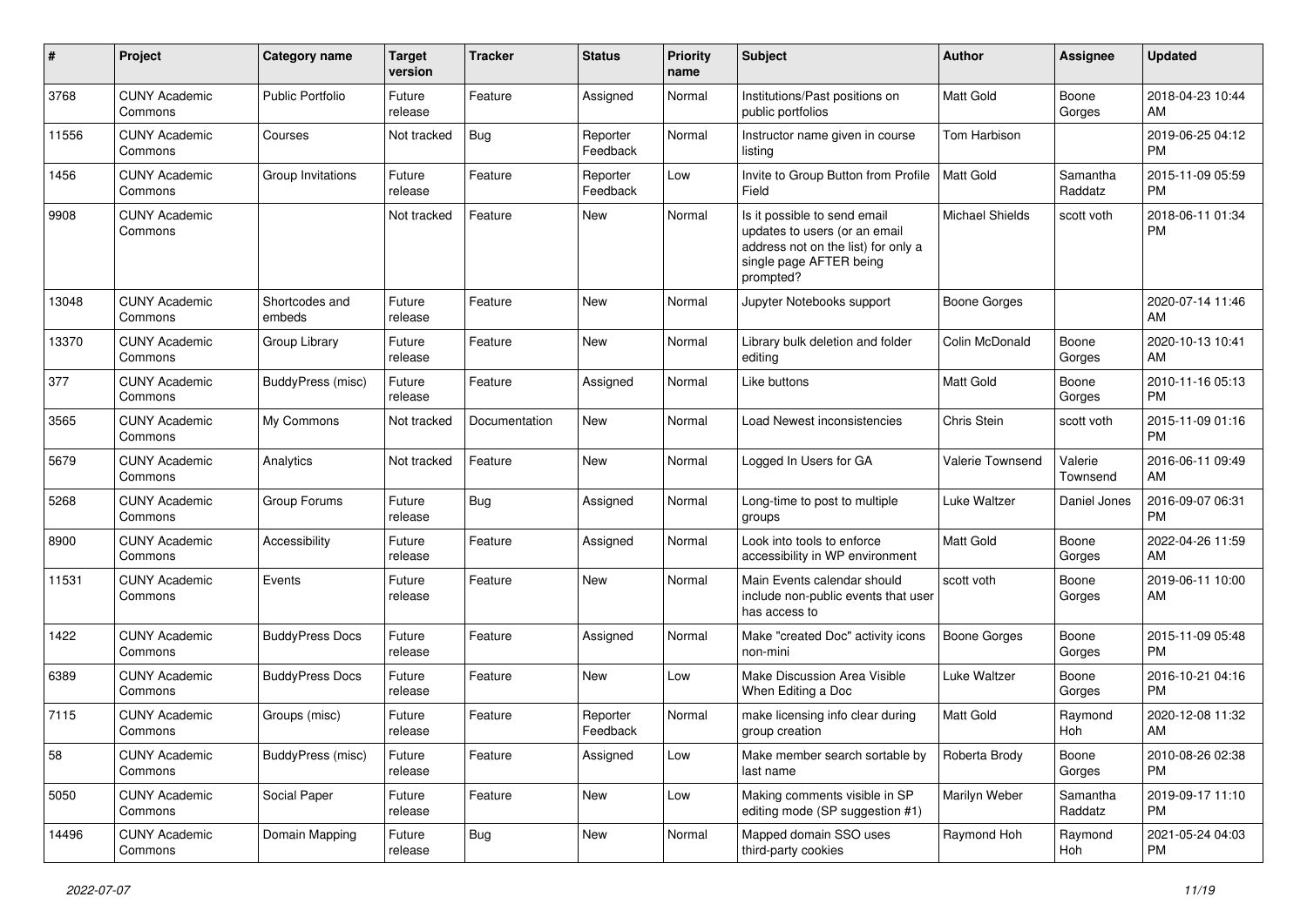| #     | Project                         | Category name                  | <b>Target</b><br>version | <b>Tracker</b> | <b>Status</b>        | <b>Priority</b><br>name | <b>Subject</b>                                                      | Author           | <b>Assignee</b>   | <b>Updated</b>                |
|-------|---------------------------------|--------------------------------|--------------------------|----------------|----------------------|-------------------------|---------------------------------------------------------------------|------------------|-------------------|-------------------------------|
| 1983  | <b>CUNY Academic</b><br>Commons | Home Page                      | Future<br>release        | Feature        | Assigned             | Low                     | Media Library integration with<br>Featured Content plugin           | Boone Gorges     | Dominic<br>Giglio | 2014-03-17 10:34<br>AM        |
| 6995  | <b>CUNY Academic</b><br>Commons | Home Page                      | Not tracked              | Bug            | Assigned             | Normal                  | member filter on homepage not<br>working                            | <b>Matt Gold</b> | Raymond<br>Hoh    | 2016-12-11 09:46<br><b>PM</b> |
| 15757 | <b>CUNY Academic</b><br>Commons |                                |                          | <b>Bug</b>     | <b>New</b>           | Normal                  | Members # do not match                                              | Laurie Hurson    |                   | 2022-03-30 04:52<br><b>PM</b> |
| 10794 | <b>CUNY Academic</b><br>Commons | Performance                    | Not tracked              | Bug            | New                  | Normal                  | Memcached connection<br>occasionally breaks                         | Boone Gorges     | Boone<br>Gorges   | 2018-12-06 03:30<br><b>PM</b> |
| 585   | <b>CUNY Academic</b><br>Commons | Group Forums                   | Future<br>release        | Feature        | Assigned             | Normal                  | Merge Forum Topics                                                  | Sarah Morgano    | Boone<br>Gorges   | 2011-07-06 04:11<br><b>PM</b> |
| 13891 | <b>CUNY Academic</b><br>Commons | Internal Tools and<br>Workflow | 2.1.0                    | Feature        | <b>New</b>           | Normal                  | Migrate automated linting to<br>GitHub Actions                      | Boone Gorges     | Jeremy Felt       | 2022-06-29 11:13<br>AM        |
| 11392 | <b>CUNY Academic</b><br>Commons |                                | Future<br>release        | Bug            | <b>New</b>           | Normal                  | Migrate users away from<br><b>StatPress</b>                         | Boone Gorges     |                   | 2019-04-23 03:53<br><b>PM</b> |
| 10839 | <b>CUNY Academic</b><br>Commons | About page                     | Not tracked              | Support        | New                  | Normal                  | <b>Mission Statement Needs</b><br>Revision                          | scott voth       | Matt Gold         | 2018-12-26 10:58<br>AM        |
| 3580  | <b>CUNY Academic</b><br>Commons | Group Blogs                    | Future<br>release        | Feature        | <b>New</b>           | Normal                  | Multiple blogs per group                                            | Boone Gorges     | Boone<br>Gorges   | 2018-02-20 02:02<br><b>PM</b> |
| 3517  | <b>CUNY Academic</b><br>Commons | My Commons                     | Future<br>release        | Feature        | Assigned             | Normal                  | Mute/Unmute My Commons<br>updates                                   | <b>Matt Gold</b> | Raymond<br>Hoh    | 2015-11-09 01:19<br><b>PM</b> |
| 4535  | <b>CUNY Academic</b><br>Commons | My Commons                     | Future<br>release        | <b>Bug</b>     | New                  | Low                     | My Commons filter issue                                             | scott voth       | Raymond<br>Hoh    | 2015-09-01 11:17<br>AM        |
| 3419  | <b>CUNY Academic</b><br>Commons | Group Invitations              | 1.6.14                   | Bug            | Testing<br>Required  | Normal                  | Neatening the display of<br>messages on group requests              | <b>Matt Gold</b> | Boone<br>Gorges   | 2014-09-01 09:29<br><b>PM</b> |
| 11883 | <b>CUNY Academic</b><br>Commons | Help/Codex                     | Not tracked              | Support        | <b>New</b>           | Normal                  | Need Embedding Help Page<br>Update (Tableau)                        | Anthony Wheeler  | scott voth        | 2019-09-24 08:49<br>AM        |
| 16255 | <b>CUNY Academic</b><br>Commons | WordPress (misc)               |                          | Bug            | <b>New</b>           | Normal                  | Need to define 'MULTISITE'<br>constant in wp-config.php             | Raymond Hoh      |                   | 2022-06-19 09:31<br>AM        |
| 15169 | <b>CUNY Academic</b><br>Commons |                                | 2.0.3                    | Support        | Reporter<br>Feedback | Normal                  | new Prelude website zipfiles for<br>custom theme and other files.   | Marilyn Weber    |                   | 2022-06-29 11:32<br>AM        |
| 4972  | <b>CUNY Academic</b><br>Commons | Analytics                      | Not tracked              | Bug            | New                  | Normal                  | <b>Newsletter Analytics</b>                                         | Stephen Real     | Matt Gold         | 2015-12-09 12:54<br><b>PM</b> |
| 10678 | <b>CUNY Academic</b><br>Commons |                                | Not tracked              | <b>Bug</b>     | Reporter<br>Feedback | High                    | Newsletter Plugin Not Sending Out   Mark Webb<br><b>Newsletters</b> |                  | Boone<br>Gorges   | 2019-09-16 09:38<br><b>PM</b> |
| 10262 | <b>CUNY Academic</b><br>Commons |                                | Not tracked              | Bug            | Reporter<br>Feedback | Normal                  | Newsletter Plugin: Broken Image<br>at Bottom of All Newsletters     | Mark Webb        | Raymond<br>Hoh    | 2018-08-30 05:17<br><b>PM</b> |
| 12436 | <b>CUNY Academic</b><br>Commons |                                | Not tracked              | Bug            | Assigned             | Normal                  | Nightly system downtime                                             | Boone Gorges     |                   | 2020-08-01 09:30<br>AM        |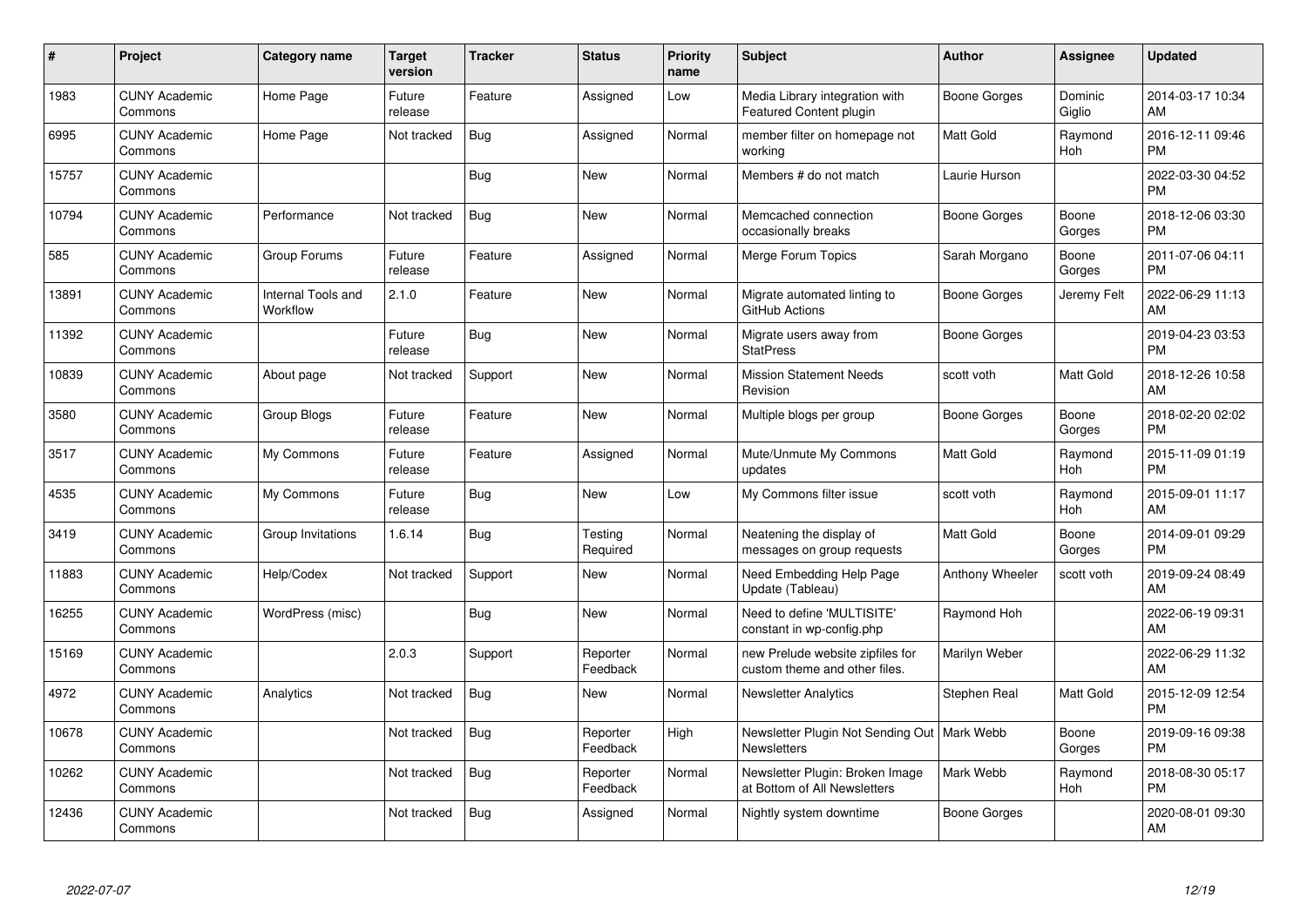| #     | Project                         | <b>Category name</b>           | <b>Target</b><br>version | <b>Tracker</b> | <b>Status</b>        | <b>Priority</b><br>name | <b>Subject</b>                                                      | <b>Author</b>        | <b>Assignee</b>     | <b>Updated</b>                |
|-------|---------------------------------|--------------------------------|--------------------------|----------------|----------------------|-------------------------|---------------------------------------------------------------------|----------------------|---------------------|-------------------------------|
| 15045 | <b>CUNY Academic</b><br>Commons |                                |                          | Support        | <b>New</b>           | Normal                  | no result for KCeL in the search<br>box on the commons              | Marilyn Weber        |                     | 2021-12-10 11:29<br>AM        |
| 12004 | <b>CUNY Academic</b><br>Commons |                                | Not tracked              | Support        | Reporter<br>Feedback | Normal                  | Notifications for spam blog<br>comments                             | Gina Cherry          | Raymond<br>Hoh      | 2019-11-01 12:05<br><b>PM</b> |
| 5317  | <b>CUNY Academic</b><br>Commons | Group Blogs                    | Not tracked              | <b>Bug</b>     | Reporter<br>Feedback | Normal                  | Notifications of New Post Didn't<br>Come                            | Luke Waltzer         | Samantha<br>Raddatz | 2016-03-21 10:41<br><b>PM</b> |
| 14475 | <b>CUNY Academic</b><br>Commons |                                | Not tracked              | Publicity      | <b>New</b>           | Normal                  | <b>OER Showcase Page</b>                                            | Laurie Hurson        | Laurie Hurson       | 2021-09-14 10:46<br>AM        |
| 5225  | <b>CUNY Academic</b><br>Commons | Registration                   | Future<br>release        | Feature        | Assigned             | Normal                  | On-boarding Issues                                                  | Luke Waltzer         | Samantha<br>Raddatz | 2016-02-12 02:58<br><b>PM</b> |
| 10354 | <b>CUNY Academic</b><br>Commons | <b>Public Portfolio</b>        | Future<br>release        | Feature        | <b>New</b>           | Normal                  | Opt out of Having a Profile Page                                    | scott voth           | Chris Stein         | 2020-05-12 10:43<br>AM        |
| 3002  | <b>CUNY Academic</b><br>Commons | Search                         | Future<br>release        | Feature        | Assigned             | Normal                  | Overhaul CAC search by using<br>external search appliance           | Boone Gorges         | Boone<br>Gorges     | 2020-07-15 03:05<br><b>PM</b> |
| 8976  | <b>CUNY Academic</b><br>Commons | Reply By Email                 | Not tracked              | Feature        | Assigned             | Normal                  | Package RBE new topics posting?                                     | <b>Matt Gold</b>     | Raymond<br>Hoh      | 2017-12-04 02:34<br><b>PM</b> |
| 14074 | <b>CUNY Academic</b><br>Commons | WordPress (misc)               | Not tracked              | Support        | Reporter<br>Feedback | Normal                  | page password protection problem   Marilyn Weber                    |                      |                     | 2021-03-02 11:03<br>AM        |
| 8607  | <b>CUNY Academic</b><br>Commons |                                | Not tracked              | Support        | New                  | Normal                  | Paypal?                                                             | Marilyn Weber        | Matt Gold           | 2018-05-15 01:37<br><b>PM</b> |
| 15194 | <b>CUNY Academic</b><br>Commons | Internal Tools and<br>Workflow | 2.1.0                    | Feature        | New                  | Normal                  | PHPCS sniff for un-restored<br>switch to blog() calls               | Boone Gorges         | Jeremy Felt         | 2022-05-26 10:45<br>AM        |
| 11971 | <b>CUNY Academic</b><br>Commons | <b>Email Notifications</b>     | Future<br>release        | <b>Bug</b>     | Reporter<br>Feedback | Low                     | Pictures obscured in emailed post<br>notifications                  | Marilyn Weber        | Raymond<br>Hoh      | 2019-11-21 01:14<br><b>PM</b> |
| 2612  | <b>CUNY Academic</b><br>Commons |                                | Not tracked              | Publicity      | Assigned             | Normal                  | Pinterest site for the Commons                                      | local admin          | Sarah<br>Morgano    | 2016-03-04 11:19<br>AM        |
| 1562  | <b>CUNY Academic</b><br>Commons | <b>WordPress Plugins</b>       | Future<br>release        | Feature        | Assigned             | Low                     | Play with NYT Collaborative<br><b>Authoring Tool</b>                | <b>Matt Gold</b>     | Boone<br>Gorges     | 2015-01-05 08:47<br><b>PM</b> |
| 11788 | <b>CUNY Academic</b><br>Commons | <b>WordPress Plugins</b>       | Future<br>release        | Support        | Reporter<br>Feedback | Normal                  | Plugin Request - Browse Aloud                                       | scott voth           |                     | 2019-09-24 08:42<br>AM        |
| 14629 | <b>CUNY Academic</b><br>Commons |                                | Not tracked              | Bug            | Reporter<br>Feedback | Normal                  | Possible Post Order Bug?                                            | <b>Syelle Graves</b> |                     | 2021-09-14 10:47<br>AM        |
| 3524  | <b>CUNY Academic</b><br>Commons | Documentation                  | Not tracked              | Documentation  | Assigned             | Normal                  | Post describing all you can do<br>when starting up a new blog/group | <b>Matt Gold</b>     | scott voth          | 2014-10-04 12:56<br><b>PM</b> |
| 11771 | <b>CUNY Academic</b><br>Commons |                                | Not tracked              | Support        | Reporter<br>Feedback | Normal                  | post displays in sections                                           | Marilyn Weber        |                     | 2019-08-20 10:34<br>AM        |
| 3510  | <b>CUNY Academic</b><br>Commons | Publicity                      | 1.7                      | Publicity      | Assigned             | Normal                  | Post on the News Blog re: 'My<br>Commons'                           | Micki Kaufman        | Sarah<br>Morgano    | 2014-10-15 11:18<br>AM        |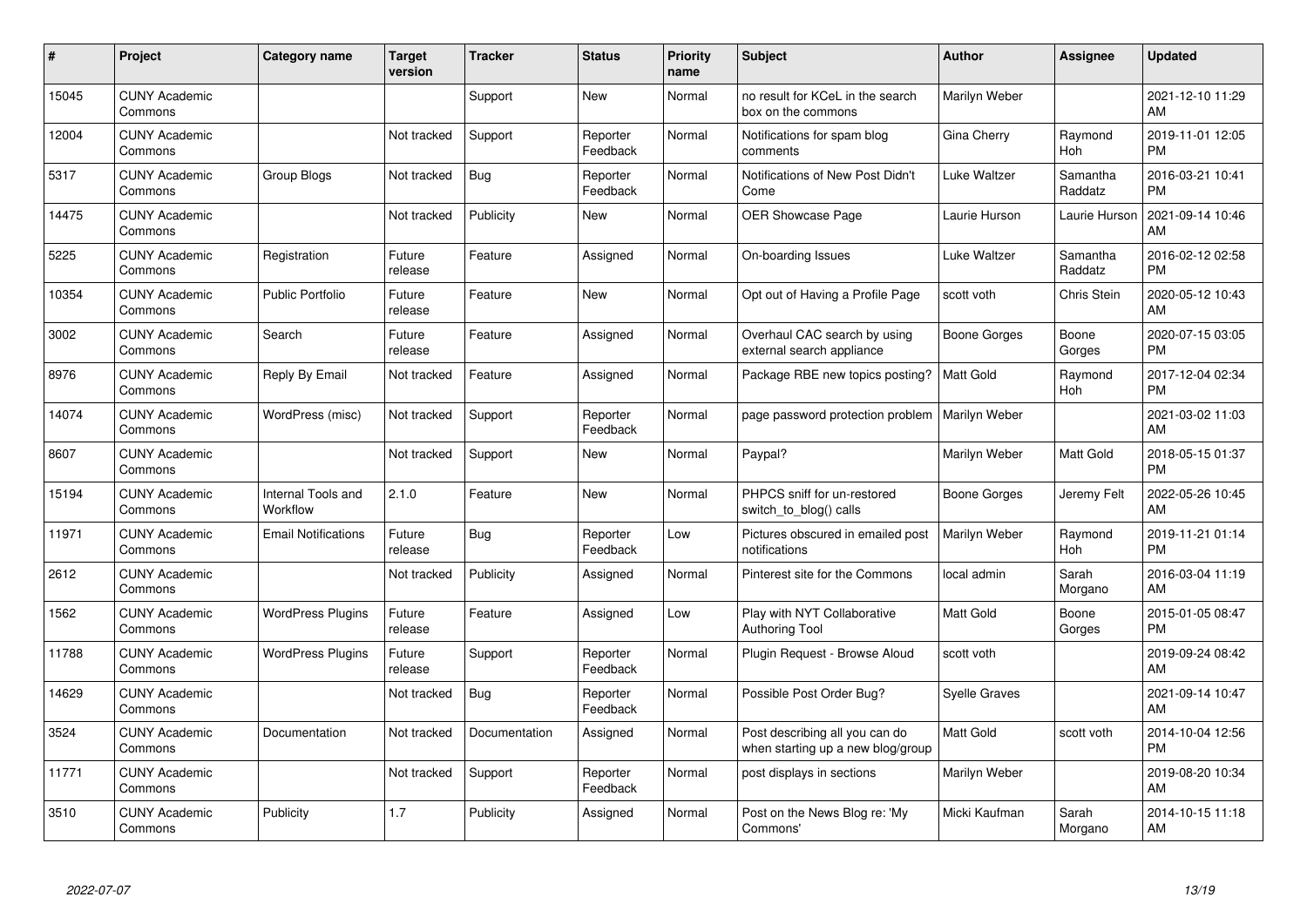| $\#$  | Project                         | <b>Category name</b>        | <b>Target</b><br>version | <b>Tracker</b> | <b>Status</b>        | <b>Priority</b><br>name | <b>Subject</b>                                              | <b>Author</b>    | <b>Assignee</b>     | <b>Updated</b>                |
|-------|---------------------------------|-----------------------------|--------------------------|----------------|----------------------|-------------------------|-------------------------------------------------------------|------------------|---------------------|-------------------------------|
| 10659 | <b>CUNY Academic</b><br>Commons | Group Forums                | Future<br>release        | Feature        | Assigned             | Normal                  | Post to multiple groups via email                           | <b>Matt Gold</b> | Raymond<br>Hoh      | 2018-11-15 12:54<br>AM        |
| 13912 | <b>CUNY Academic</b><br>Commons |                             | Not tracked              | Feature        | Hold                 | Low                     | posting "missed schedule"                                   | Marilyn Weber    |                     | 2021-02-23 10:46<br>AM        |
| 3506  | <b>CUNY Academic</b><br>Commons | Publicity                   | 1.7                      | Publicity      | New                  | Normal                  | Prepare 1.7 email messaging                                 | Micki Kaufman    | Micki<br>Kaufman    | 2014-10-01 12:36<br><b>PM</b> |
| 4986  | <b>CUNY Academic</b><br>Commons | ZenDesk                     | Not tracked              | Support        | Assigned             | Normal                  | Prepare documentation for<br>Zendesk re web widget          | <b>Matt Gold</b> | Samantha<br>Raddatz | 2016-02-25 03:09<br><b>PM</b> |
| 3090  | <b>CUNY Academic</b><br>Commons | Twitter page                | Future<br>release        | Feature        | Assigned             | Normal                  | Prevent Retweets from showing<br>up on Commons twitter page | <b>Matt Gold</b> | <b>Tahir Butt</b>   | 2016-10-24 11:31<br>AM        |
| 14900 | <b>CUNY Academic</b><br>Commons |                             | Not tracked              | Support        | Reporter<br>Feedback | Normal                  | previous theme?                                             | Marilyn Weber    |                     | 2021-10-25 10:31<br>AM        |
| 10580 | <b>CUNY Academic</b><br>Commons | Information<br>Architecture | Future<br>release        | Design/UX      | New                  | Normal                  | Primary nav item review                                     | Boone Gorges     | Sara Cannon         | 2022-06-28 01:29<br><b>PM</b> |
| 13286 | <b>CUNY Academic</b><br>Commons |                             | Not tracked              | Support        | <b>New</b>           | Normal                  | problem connecting with<br>WordPress app                    | Marilyn Weber    | Raymond<br>Hoh      | 2020-09-08 11:16<br>AM        |
| 15685 | <b>CUNY Academic</b><br>Commons |                             |                          | Support        | New                  | High                    | problem with chrome?                                        | Marilyn Weber    |                     | 2022-04-25 03:40<br><b>PM</b> |
| 9060  | <b>CUNY Academic</b><br>Commons | Commons In A Box            | Not tracked              | Bug            | Hold                 | Normal                  | Problems with CBox image library<br>upload                  | Lisa Rhody       | Raymond<br>Hoh      | 2018-01-10 03:26<br><b>PM</b> |
| 2325  | <b>CUNY Academic</b><br>Commons | BuddyPress (misc)           | Future<br>release        | Feature        | Assigned             | Low                     | Profile should have separate fields<br>for first/last names | local admin      | Boone<br>Gorges     | 2015-11-09 06:09<br><b>PM</b> |
| 4622  | <b>CUNY Academic</b><br>Commons | <b>Public Portfolio</b>     | Future<br>release        | Design/UX      | New                  | Normal                  | <b>Profile Visibility Settings</b>                          | Samantha Raddatz | Samantha<br>Raddatz | 2015-09-21 12:18<br><b>PM</b> |
| 5316  | <b>CUNY Academic</b><br>Commons | User Experience             | Future<br>release        | Feature        | Assigned             | Normal                  | Prompt user email address<br>updates                        | <b>Matt Gold</b> | Stephen Real        | 2016-12-21 03:30<br><b>PM</b> |
| 14842 | <b>CUNY Academic</b><br>Commons |                             | Not tracked              | Support        | Reporter<br>Feedback | Normal                  | Question about widgets and block<br>editor                  | Gina Cherry      |                     | 2021-10-06 03:01<br><b>PM</b> |
| 8991  | <b>CUNY Academic</b><br>Commons | Reply By Email              | Not tracked              | <b>Bug</b>     | Hold                 | Normal                  | RBE duplicate email message<br>issue                        | <b>Matt Gold</b> | Raymond<br>Hoh      | 2018-02-18 08:53<br><b>PM</b> |
| 658   | <b>CUNY Academic</b><br>Commons | <b>WordPress Plugins</b>    | Future<br>release        | Feature        | Assigned             | Normal                  | Rebulid Sitewide Tag Suggestion                             | <b>Matt Gold</b> | Boone<br>Gorges     | 2015-01-05 08:47<br><b>PM</b> |
| 653   | <b>CUNY Academic</b><br>Commons | Group Blogs                 | Future<br>release        | Feature        | Assigned             | Normal                  | Redesign Integration of Groups<br>and Blogs                 | <b>Matt Gold</b> | Samantha<br>Raddatz | 2015-11-09 05:40<br><b>PM</b> |
| 8836  | <b>CUNY Academic</b><br>Commons | <b>Blogs (BuddyPress)</b>   | Future<br>release        | Feature        | Assigned             | Normal                  | Redesign site launch process                                | <b>Matt Gold</b> | Boone<br>Gorges     | 2019-10-03 02:49<br><b>PM</b> |
| 2881  | CUNY Academic<br>Commons        | <b>Public Portfolio</b>     | Future<br>release        | Feature        | Assigned             | Normal                  | Redesign the UX for Profiles                                | Chris Stein      | Chris Stein         | 2016-10-13 12:45<br><b>PM</b> |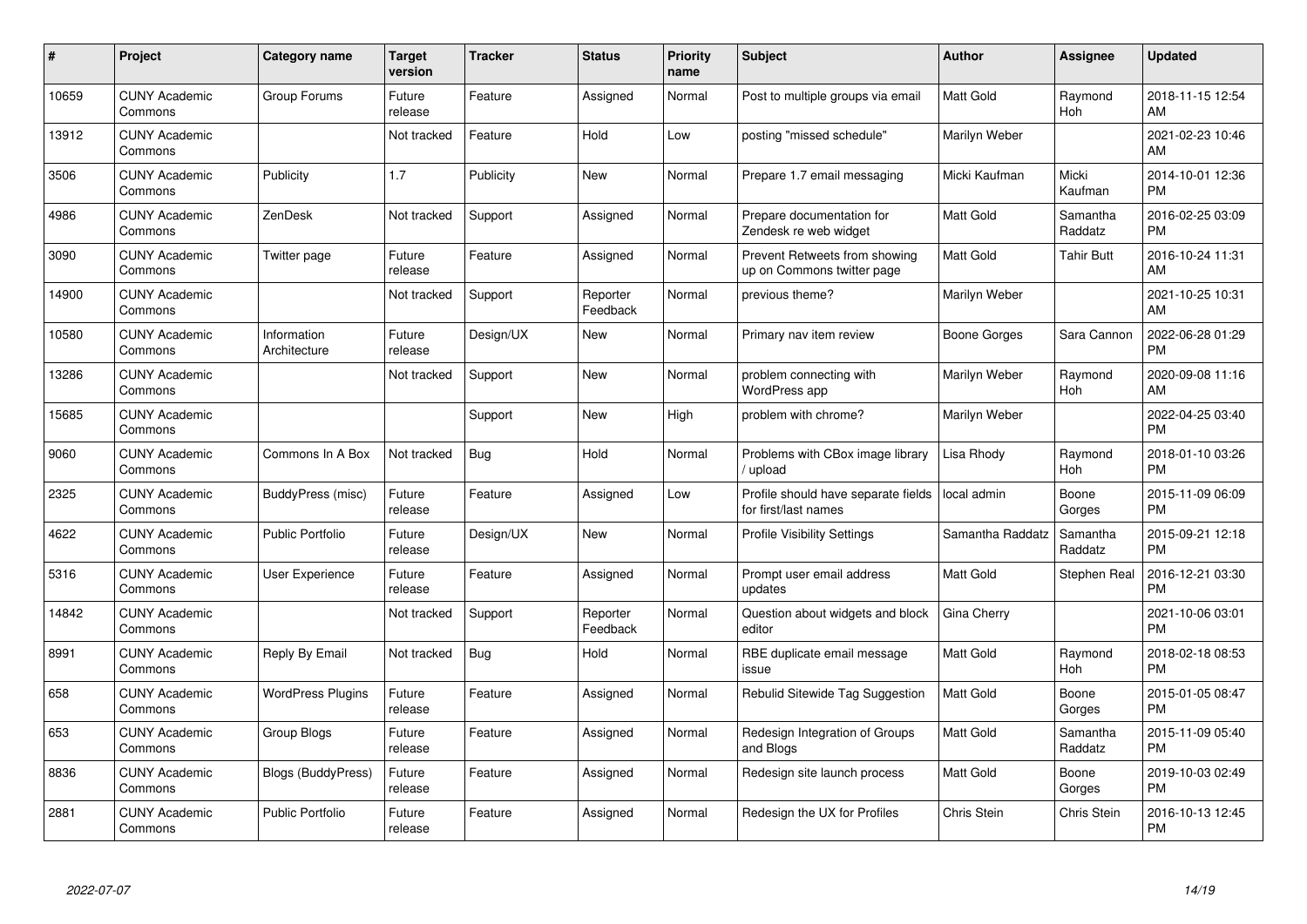| $\vert$ # | <b>Project</b>                  | Category name              | <b>Target</b><br>version | <b>Tracker</b> | <b>Status</b>        | Priority<br>name | <b>Subject</b>                                                          | <b>Author</b>           | Assignee            | <b>Updated</b>                |
|-----------|---------------------------------|----------------------------|--------------------------|----------------|----------------------|------------------|-------------------------------------------------------------------------|-------------------------|---------------------|-------------------------------|
| 1888      | <b>CUNY Academic</b><br>Commons | Home Page                  | Future<br>release        | Feature        | Assigned             | Normal           | Refactor BP MPO Activity Filter to<br>support proper pagination         | Sarah Morgano           | Boone<br>Gorges     | 2014-05-01 07:11<br><b>PM</b> |
| 16332     | <b>CUNY Academic</b><br>Commons |                            |                          | Feature        | New                  | Normal           | Refining the OER Tag: Remove<br>OER tag option from Creation<br>Process | Laurie Hurson           |                     | 2022-07-05 01:07<br><b>PM</b> |
| 15883     | <b>CUNY Academic</b><br>Commons |                            | 2.1.0                    | Feature        | <b>New</b>           | Normal           | Release BPGES update                                                    | Boone Gorges            | Boone<br>Gorges     | 2022-05-26 10:39<br>AM        |
| 3369      | <b>CUNY Academic</b><br>Commons | Reply By Email             | Not tracked              | Outreach       | Hold                 | Normal           | Release reply by email to WP<br>plugin directory                        | <b>Matt Gold</b>        | Raymond<br>Hoh      | 2016-03-01 12:46<br><b>PM</b> |
| 10380     | <b>CUNY Academic</b><br>Commons | WordPress (misc)           | Future<br>release        | Feature        | In Progress          | Normal           | Remove blacklisted plugins                                              | Boone Gorges            |                     | 2022-04-26 12:00<br><b>PM</b> |
| 16110     | <b>CUNY Academic</b><br>Commons |                            |                          | Support        | Reporter<br>Feedback | Normal           | remove Creative Commons<br>license from pages?                          | Marilyn Weber           | Raymond<br>Hoh      | 2022-05-17 06:11<br><b>PM</b> |
| 5826      | <b>CUNY Academic</b><br>Commons | <b>WordPress Plugins</b>   | Future<br>release        | Support        | Reporter<br>Feedback | Normal           | <b>Remove Subscription Options</b><br>plugin from directory             | Sarah Morgano           | Sarah<br>Morgano    | 2016-10-21 04:14<br><b>PM</b> |
| 16199     | <b>CUNY Academic</b><br>Commons | <b>Directories</b>         | 2.0.3                    | <b>Bug</b>     | New                  | Normal           | Removed "Semester" Filter from<br><b>Courses Directory</b>              | Laurie Hurson           | Boone<br>Gorges     | 2022-06-29 11:32<br>AM        |
| 4388      | <b>CUNY Academic</b><br>Commons | WordPress (misc)           | Future<br>release        | <b>Bug</b>     | Assigned             | Normal           | Repeated request for<br>authentication.                                 | Alice.Lynn<br>McMichael | Raymond<br>Hoh      | 2015-08-11 07:35<br><b>PM</b> |
| 1105      | <b>CUNY Academic</b><br>Commons | WordPress (misc)           | Future<br>release        | Feature        | Assigned             | Normal           | Rephrase Blog Privacy Options                                           | <b>Matt Gold</b>        | Samantha<br>Raddatz | 2015-11-09 06:19<br><b>PM</b> |
| 11496     | <b>CUNY Academic</b><br>Commons | <b>Public Portfolio</b>    | 1.15.2                   | Support        | New                  | Normal           | Replace Twitter Icon on Member<br>Portfolio page                        | scott voth              | Boone<br>Gorges     | 2019-06-06 01:03<br><b>PM</b> |
| 3577      | <b>CUNY Academic</b><br>Commons | My Commons                 | Future<br>release        | Design/UX      | Assigned             | Normal           | Replies to items in My Commons                                          | <b>Matt Gold</b>        | Raymond<br>Hoh      | 2015-04-09 05:19<br><b>PM</b> |
| 5282      | <b>CUNY Academic</b><br>Commons | Social Paper               | Future<br>release        | <b>Bug</b>     | <b>New</b>           | Normal           | Replying via email directs to paper<br>but not individual comment.      | Marilyn Weber           | Raymond<br>Hoh      | 2016-03-02 01:48<br><b>PM</b> |
| 8902      | <b>CUNY Academic</b><br>Commons | Design                     | Not tracked              | Feature        | Assigned             | Normal           | Report back on research on<br><b>BuddyPress themes</b>                  | <b>Matt Gold</b>        | Michael Smith       | 2017-11-10 12:31<br><b>PM</b> |
| 9979      | <b>CUNY Academic</b><br>Commons | <b>Email Notifications</b> | Not tracked              | Bug            | Reporter<br>Feedback | Normal           | Reports of slow email activation<br>emails                              | <b>Matt Gold</b>        | Boone<br>Gorges     | 2018-08-29 09:40<br><b>PM</b> |
| 16319     | <b>CUNY Academic</b><br>Commons | <b>WordPress Plugins</b>   | 2.0.3                    | <b>Bug</b>     | New                  | Normal           | Request for Events Calendar Pro<br>5.14.2 update                        | Raymond Hoh             | Raymond<br>Hoh      | 2022-07-01 04:16<br><b>PM</b> |
| 9420      | <b>CUNY Academic</b><br>Commons | cuny.is                    | Not tracked              | Feature        | <b>New</b>           | Normal           | Request for http://cuny.is/streams                                      | Raffi<br>Khatchadourian | Marilyn<br>Weber    | 2018-04-02 10:08<br>AM        |
| 4070      | <b>CUNY Academic</b><br>Commons | Analytics                  | Not tracked              | Support        | Assigned             | Normal           | Request for JITP site analytics                                         | <b>Matt Gold</b>        | Seth Persons        | 2016-02-23 03:09<br><b>PM</b> |
| 16099     | <b>CUNY Academic</b><br>Commons |                            |                          | Support        | Reporter<br>Feedback | Normal           | request for Newsletter Glue                                             | Marilyn Weber           |                     | 2022-05-13 12:14<br><b>PM</b> |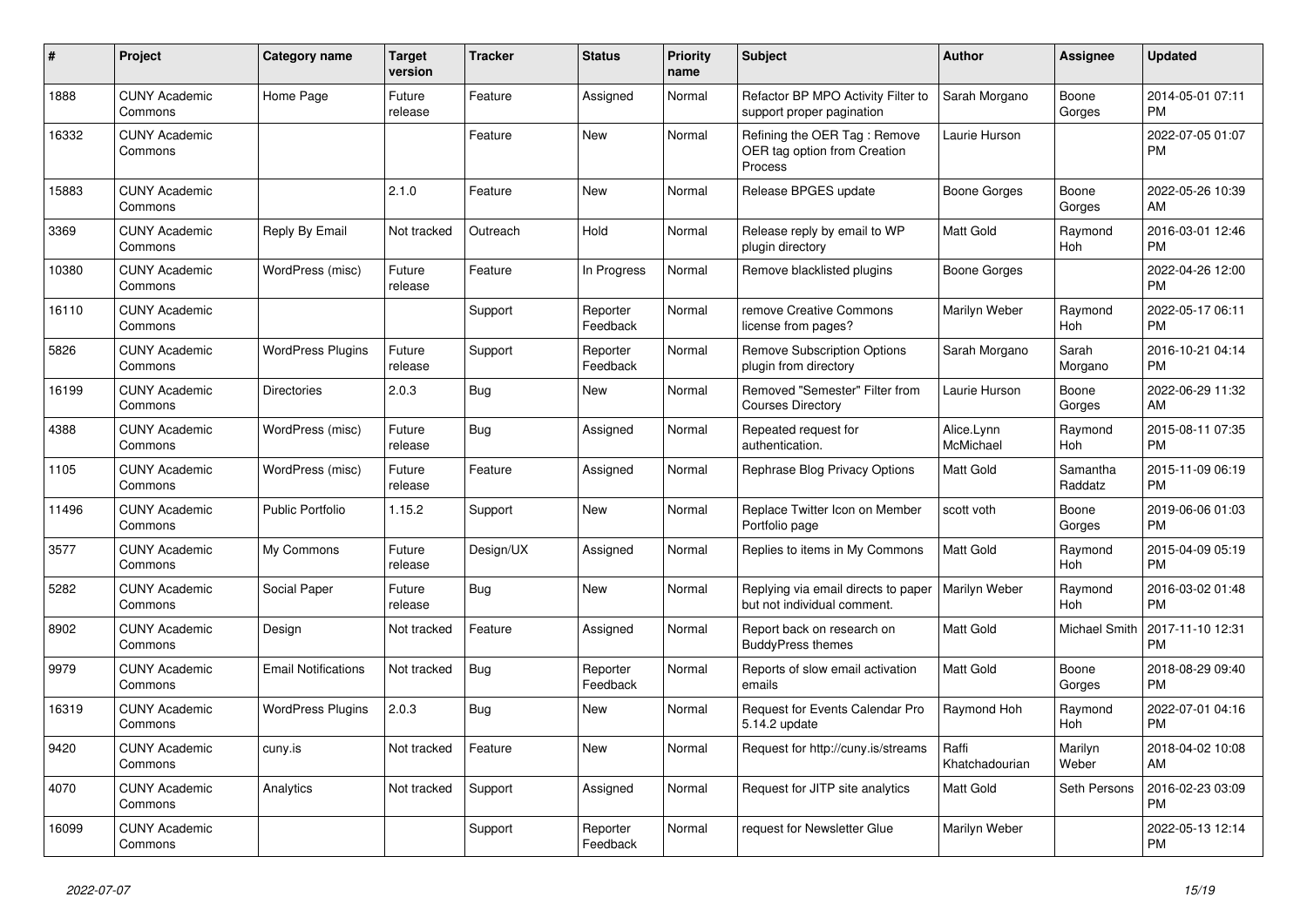| #     | Project                         | <b>Category name</b>           | <b>Target</b><br>version | <b>Tracker</b> | <b>Status</b>        | <b>Priority</b><br>name | <b>Subject</b>                                                              | <b>Author</b>           | <b>Assignee</b>     | <b>Updated</b>                |
|-------|---------------------------------|--------------------------------|--------------------------|----------------|----------------------|-------------------------|-----------------------------------------------------------------------------|-------------------------|---------------------|-------------------------------|
| 3475  | <b>CUNY Academic</b><br>Commons | Events                         | Future<br>release        | Feature        | Assigned             | Normal                  | Request to add plugin to<br>streamline room<br>booking/appointment booking  | Naomi Barrettara        | Boone<br>Gorges     | 2014-12-01 05:14<br><b>PM</b> |
| 2610  | <b>CUNY Academic</b><br>Commons | Group Invitations              | Future<br>release        | Feature        | Assigned             | Low                     | Request: Custom invitation<br>message to group invites                      | local admin             | Boone<br>Gorges     | 2015-11-09 06:13<br><b>PM</b> |
| 15604 | <b>CUNY Academic</b><br>Commons | <b>Email Notifications</b>     | Future<br>release        | Feature        | Assigned             | Normal                  | Restructure Commons Group<br>Digest Email Messages                          | <b>Matt Gold</b>        | Boone<br>Gorges     | 2022-05-26 10:45<br>AM        |
| 3759  | <b>CUNY Academic</b><br>Commons | WordPress (misc)               | Future<br>release        | Feature        | Assigned             | Normal                  | Review Interface for Adding Users<br>to Blogs                               | Matt Gold               | Boone<br>Gorges     | 2015-03-24 05:52<br><b>PM</b> |
| 16335 | <b>CUNY Academic</b><br>Commons |                                |                          | Feature        | <b>New</b>           | Normal                  | Revisiting options and functions of<br>Creative Commons license widget      | Laurie Hurson           |                     | 2022-07-06 11:17<br>AM        |
| 16245 | <b>CUNY Academic</b><br>Commons | WordPress (misc)               |                          | <b>Bug</b>     | Reporter<br>Feedback | Normal                  | Save Button missing on<br>WordPress Profile page                            | scott voth              | Raymond<br>Hoh      | 2022-06-16 03:09<br><b>PM</b> |
| 12247 | <b>CUNY Academic</b><br>Commons | Publicity                      | Not tracked              | Support        | <b>New</b>           | Normal                  | <b>Screenshot of First Commons</b><br>Homepage                              | scott voth              | scott voth          | 2020-01-14 12:08<br><b>PM</b> |
| 3230  | <b>CUNY Academic</b><br>Commons | Internal Tools and<br>Workflow | Not tracked              | Feature        | Assigned             | High                    | Scripts for quicker<br>provisioning/updating of<br>development environments | Boone Gorges            | Boone<br>Gorges     | 2016-01-26 04:54<br><b>PM</b> |
| 5053  | <b>CUNY Academic</b><br>Commons | Social Paper                   | Future<br>release        | Feature        | <b>New</b>           | Low                     | Scrollable menu to add readers<br>(SP suggestion #4)                        | Marilyn Weber           | Samantha<br>Raddatz | 2016-04-21 05:21<br><b>PM</b> |
| 5052  | <b>CUNY Academic</b><br>Commons | Social Paper                   | Future<br>release        | Feature        | <b>New</b>           | Low                     | Sentence by sentence or line by<br>line comments (SP suggestion #3)         | Marilyn Weber           | Boone<br>Gorges     | 2016-02-11 10:24<br><b>PM</b> |
| 1508  | <b>CUNY Academic</b><br>Commons | WordPress (misc)               | Future<br>release        | Feature        | Assigned             | Normal                  | Share login cookies across<br>mapped domains                                | Boone Gorges            | Boone<br>Gorges     | 2012-07-02 12:12<br><b>PM</b> |
| 6356  | <b>CUNY Academic</b><br>Commons | <b>WordPress Plugins</b>       | Future<br>release        | Bug            | Reporter<br>Feedback | Low                     | Should Subscribe2 be<br>deprecated?                                         | Luke Waltzer            |                     | 2017-03-20 12:20<br><b>PM</b> |
| 1423  | <b>CUNY Academic</b><br>Commons | BuddyPress (misc)              | Future<br>release        | Feature        | Assigned             | Low                     | Show an avatar for pingback<br>comment activity items                       | Boone Gorges            | Tahir Butt          | 2016-10-24 12:03<br><b>PM</b> |
| 11077 | <b>CUNY Academic</b><br>Commons | Events                         | Not tracked              | Feature        | Reporter<br>Feedback | Normal                  | Show event category description<br>in event list view                       | Raffi<br>Khatchadourian |                     | 2019-02-12 10:38<br><b>PM</b> |
| 12484 | <b>CUNY Academic</b><br>Commons |                                | Not tracked              | Support        | Reporter<br>Feedback | Normal                  | Sign up Code for COIL Course<br>starting in March                           | Laurie Hurson           | Matt Gold           | 2020-03-02 02:26<br><b>PM</b> |
| 12328 | <b>CUNY Academic</b><br>Commons |                                | Not tracked              | Support        | New                  | Normal                  | Sign up Code for Non-CUNY<br>Faculty                                        | Laurie Hurson           |                     | 2020-01-28 10:25<br>AM        |
| 4661  | <b>CUNY Academic</b><br>Commons | User Experience                | Future<br>release        | Bug            | Assigned             | Normal                  | Simplify Events text                                                        | <b>Matt Gold</b>        | Samantha<br>Raddatz | 2015-10-02 09:06<br><b>PM</b> |
| 12438 | <b>CUNY Academic</b><br>Commons | Courses                        | Not tracked              | <b>Bug</b>     | <b>New</b>           | Normal                  | Site appearing twice                                                        | Laurie Hurson           | Boone<br>Gorges     | 2020-02-18 01:34<br><b>PM</b> |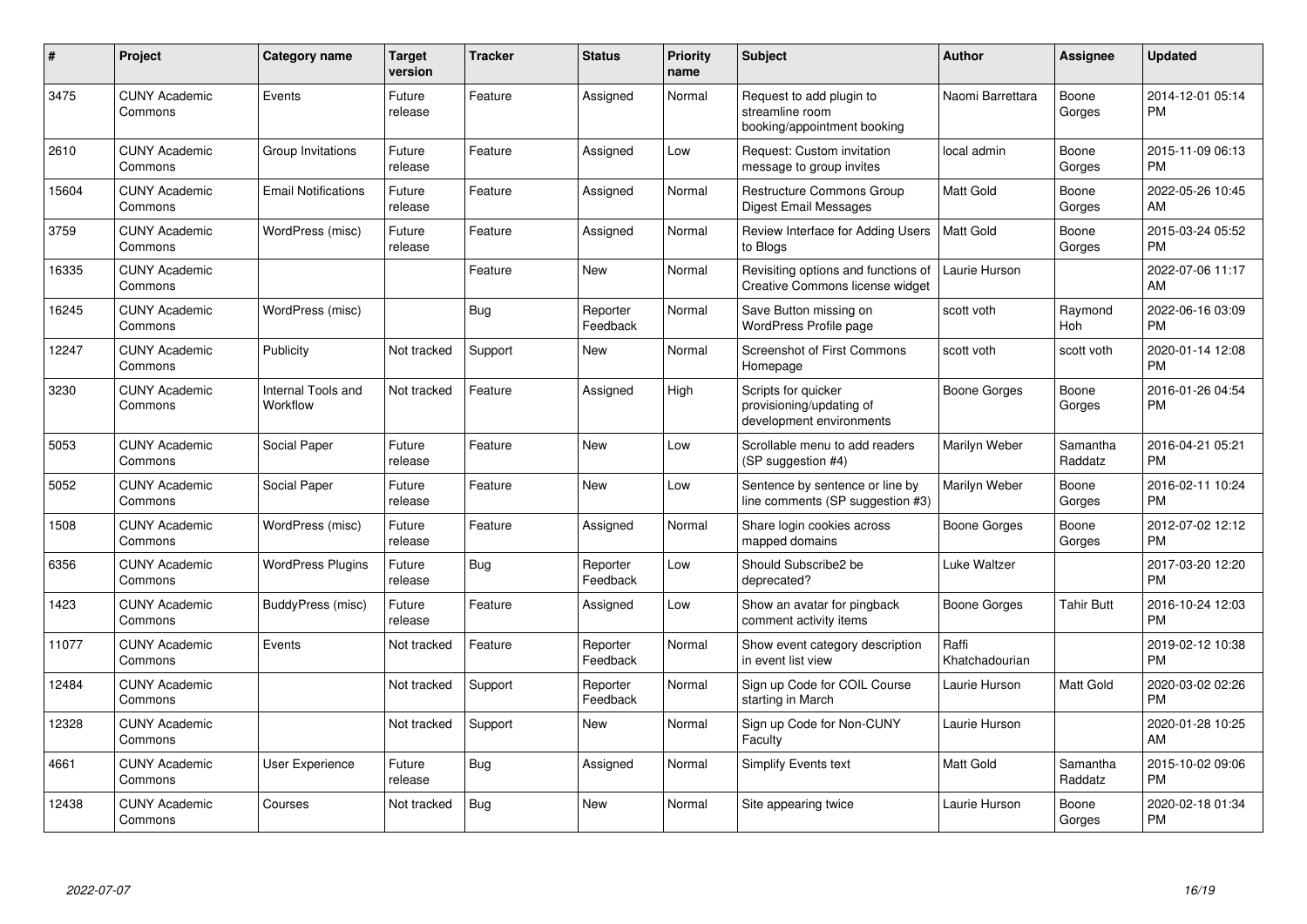| $\#$  | Project                         | Category name            | <b>Target</b><br>version | <b>Tracker</b> | <b>Status</b>        | <b>Priority</b><br>name | <b>Subject</b>                                                                                               | Author                  | <b>Assignee</b>     | <b>Updated</b>                |
|-------|---------------------------------|--------------------------|--------------------------|----------------|----------------------|-------------------------|--------------------------------------------------------------------------------------------------------------|-------------------------|---------------------|-------------------------------|
| 12360 | <b>CUNY Academic</b><br>Commons | <b>WordPress Themes</b>  | Not tracked              | <b>Bug</b>     | Reporter<br>Feedback | Normal                  | site just says "DANTE We are<br>currently in maintenance mode,<br>please check back shortly."                | Marilyn Weber           |                     | 2020-02-04 12:13<br>РM        |
| 15767 | <b>CUNY Academic</b><br>Commons | WordPress (misc)         |                          | Support        | <b>New</b>           | Normal                  | Site loading slowly                                                                                          | scott voth              | Boone<br>Gorges     | 2022-04-04 08:56<br>РM        |
| 7022  | <b>CUNY Academic</b><br>Commons | Announcements            | Future<br>release        | <b>Bug</b>     | New                  | Normal                  | Sitewide announcements should<br>be displayed on, and dismissable<br>from, mapped domains                    | <b>Boone Gorges</b>     | Boone<br>Gorges     | 2018-03-22 10:18<br>AM        |
| 15816 | <b>CUNY Academic</b><br>Commons |                          | Not tracked              | Support        | <b>New</b>           | Normal                  | slow loading at SPS                                                                                          | Marilyn Weber           |                     | 2022-04-05 01:26<br><b>PM</b> |
| 15242 | <b>CUNY Academic</b><br>Commons | Performance              | Not tracked              | <b>Bug</b>     | Reporter<br>Feedback | Normal                  | Slugist site                                                                                                 | Raffi<br>Khatchadourian | Boone<br>Gorges     | 2022-02-07 11:14<br>AM        |
| 3511  | <b>CUNY Academic</b><br>Commons | Publicity                | 1.7                      | Publicity      | Assigned             | Normal                  | Social media for 1.7                                                                                         | Micki Kaufman           | Sarah<br>Morgano    | 2014-10-14 03:32<br><b>PM</b> |
| 7981  | <b>CUNY Academic</b><br>Commons | Social Paper             | Future<br>release        | <b>Bug</b>     | <b>New</b>           | Normal                  | Social Paper comments should not<br>go to spam                                                               | Luke Waltzer            | Boone<br>Gorges     | 2018-04-16 03:52<br><b>PM</b> |
| 5205  | <b>CUNY Academic</b><br>Commons | Social Paper             | Future<br>release        | Feature        | New                  | Normal                  | Social Paper folders                                                                                         | Marilyn Weber           |                     | 2016-02-11 10:24<br><b>PM</b> |
| 7663  | <b>CUNY Academic</b><br>Commons | Social Paper             | Future<br>release        | <b>Bug</b>     | <b>New</b>           | Normal                  | Social Paper notifications not<br>formatted correctly on secondary<br>sites                                  | <b>Boone Gorges</b>     | Boone<br>Gorges     | 2018-04-16 03:52<br><b>PM</b> |
| 1744  | <b>CUNY Academic</b><br>Commons | <b>BuddyPress Docs</b>   | Future<br>release        | Feature        | Assigned             | Normal                  | Spreadsheet-style Docs                                                                                       | <b>Boone Gorges</b>     | Boone<br>Gorges     | 2015-11-09 06:13<br><b>PM</b> |
| 14908 | <b>CUNY Academic</b><br>Commons | Performance              |                          | Bug            | <b>New</b>           | Normal                  | Stale object cache on cdev                                                                                   | Raymond Hoh             | Boone<br>Gorges     | 2021-12-07 09:45<br>AM        |
| 860   | <b>CUNY Academic</b><br>Commons | Design                   | Future<br>release        | Design/UX      | Assigned             | Normal                  | <b>Standardize Button Treatment</b><br>Across the Commons                                                    | Chris Stein             | Chris Stein         | 2014-05-01 09:45<br>AM        |
| 2175  | <b>CUNY Academic</b><br>Commons | WordPress (misc)         | Not tracked              | Support        | Assigned             | Normal                  | Subscibe 2 vs. Jetpack<br>subscription options                                                               | local admin             | Matt Gold           | 2016-01-26 04:58<br><b>PM</b> |
| 11024 | <b>CUNY Academic</b><br>Commons | WordPress (misc)         | Future<br>release        | <b>Bug</b>     | New                  | Normal                  | Subsites should not show "you<br>should update your .htaccess<br>now" notice after permalink setting<br>save | <b>Boone Gorges</b>     |                     | 2019-01-28 01:35<br><b>PM</b> |
| 9028  | <b>CUNY Academic</b><br>Commons | Onboarding               | Future<br>release        | Feature        | Assigned             | Normal                  | suggest groups to new members<br>during the registration process                                             | <b>Matt Gold</b>        | Chris Stein         | 2018-10-24 12:34<br>PM        |
| 5298  | <b>CUNY Academic</b><br>Commons |                          | Not tracked              | Publicity      | New                  | Normal                  | Survey Pop-Up Text                                                                                           | Samantha Raddatz        | Samantha<br>Raddatz | 2016-03-22 12:27<br>PM        |
| 16177 | <b>CUNY Academic</b><br>Commons | Reply By Email           |                          | <b>Bug</b>     | New                  | Normal                  | Switch to Inbound mode for RBE                                                                               | Raymond Hoh             | Raymond<br>Hoh      | 2022-05-30 04:32<br><b>PM</b> |
| 9515  | <b>CUNY Academic</b><br>Commons | <b>WordPress Plugins</b> | Not tracked              | <b>Bug</b>     | Reporter<br>Feedback | Normal                  | Text to Speech plugin - "More<br>Slowly" checkbox not working                                                | scott voth              | Boone<br>Gorges     | 2018-06-13 02:26<br>PM        |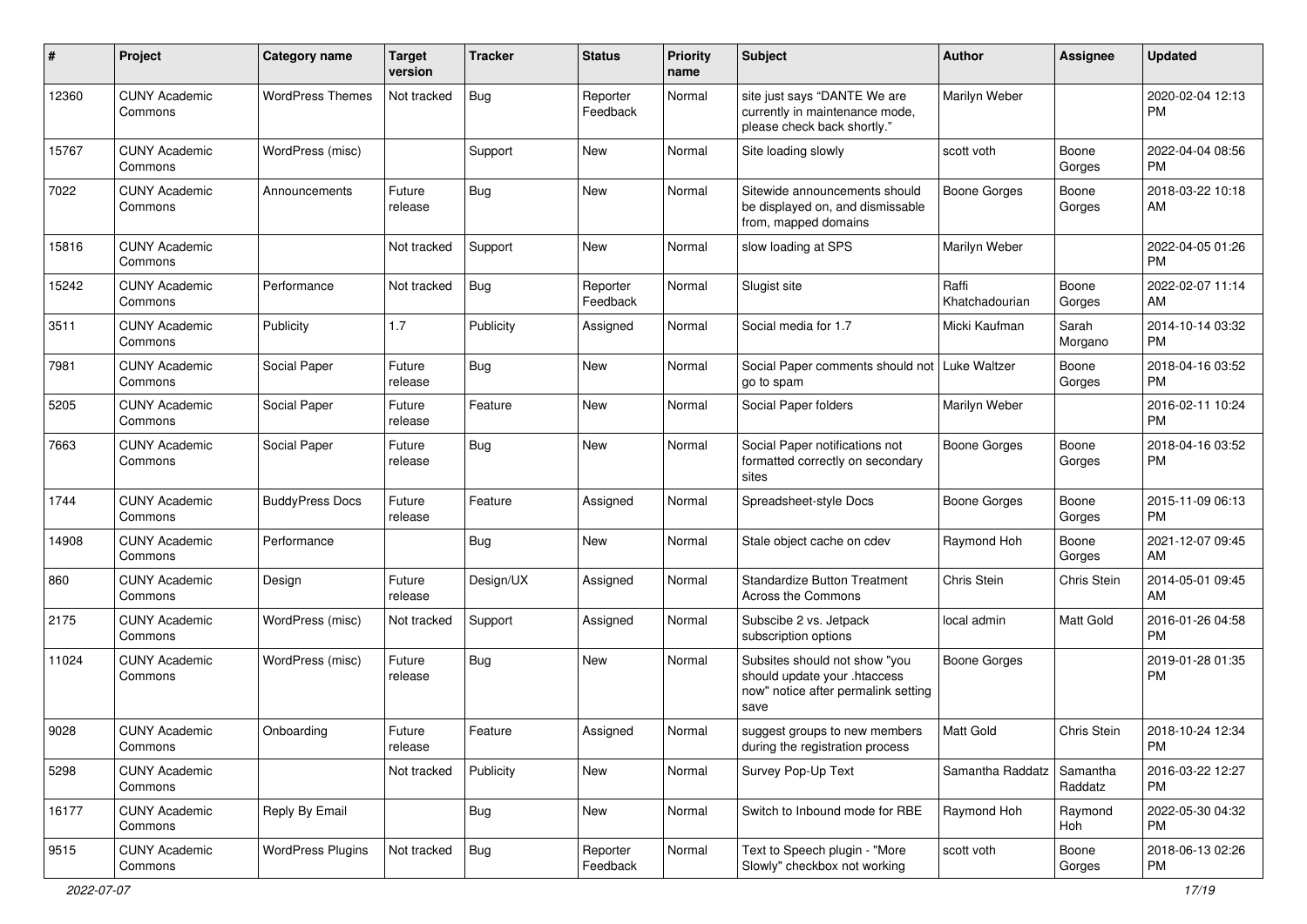| #     | <b>Project</b>                  | <b>Category name</b>      | <b>Target</b><br>version | <b>Tracker</b> | <b>Status</b>        | <b>Priority</b><br>name | <b>Subject</b>                                                                             | <b>Author</b>        | Assignee            | <b>Updated</b>                |
|-------|---------------------------------|---------------------------|--------------------------|----------------|----------------------|-------------------------|--------------------------------------------------------------------------------------------|----------------------|---------------------|-------------------------------|
| 9720  | <b>CUNY Academic</b><br>Commons | Authentication            | Future<br>release        | Feature        | New                  | Normal                  | The Commons should be an oAuth<br>provider                                                 | <b>Boone Gorges</b>  |                     | 2019-03-01 02:04<br><b>PM</b> |
| 8901  | <b>CUNY Academic</b><br>Commons | Accessibility             | Future<br>release        | Feature        | Assigned             | Normal                  | Theme analysis for accessibility                                                           | <b>Matt Gold</b>     | Boone<br>Gorges     | 2022-04-26 11:59<br>AM        |
| 7828  | <b>CUNY Academic</b><br>Commons |                           | Not tracked              | Feature        | Assigned             | Normal                  | Theme Assessment 2017                                                                      | Margaret Galvan      | Margaret<br>Galvan  | 2017-05-02 10:41<br><b>PM</b> |
| 8211  | <b>CUNY Academic</b><br>Commons | <b>WordPress Themes</b>   | Future<br>release        | Feature        | <b>New</b>           | Normal                  | Theme Suggestions: Material<br>Design-Inspired Themes                                      | Margaret Galvan      | Margaret<br>Galvan  | 2017-08-07 02:48<br><b>PM</b> |
| 519   | <b>CUNY Academic</b><br>Commons | <b>BuddyPress Docs</b>    | Future<br>release        | Feature        | Assigned             | Low                     | TOC for individual docs - for new<br>BP "wiki-like" plugin                                 | scott voth           | Boone<br>Gorges     | 2015-11-09 05:54<br><b>PM</b> |
| 12446 | <b>CUNY Academic</b><br>Commons | Groups (misc)             | Future<br>release        | Feature        | Reporter<br>Feedback | Normal                  | Toggle default site to group forum<br>posting                                              | Laurie Hurson        | Laurie Hurson       | 2020-03-10 11:57<br>AM        |
| 11843 | <b>CUNY Academic</b><br>Commons | WordPress (misc)          | Future<br>release        | Design/UX      | New                  | Normal                  | Tweaking the Gutenberg Editor<br>Interface                                                 | Laurie Hurson        |                     | 2022-04-26 12:00<br><b>PM</b> |
| 14911 | <b>CUNY Academic</b><br>Commons | <b>WordPress Themes</b>   | Not tracked              | Support        | <b>New</b>           | Normal                  | Twentytwentyone theme                                                                      | Marilyn Weber        |                     | 2021-10-28 10:37<br>AM        |
| 11545 | <b>CUNY Academic</b><br>Commons | <b>WordPress Plugins</b>  | Not tracked              | Support        | New                  | Normal                  | Twitter searches in WordPress                                                              | Gina Cherry          | Matt Gold           | 2019-09-23 01:03<br><b>PM</b> |
| 9926  | <b>CUNY Academic</b><br>Commons | <b>WordPress Plugins</b>  | Future<br>release        | <b>Bug</b>     | <b>New</b>           | Normal                  | twitter-mentions-as-comments<br>cron jobs can run long                                     | Boone Gorges         | Boone<br>Gorges     | 2018-10-24 12:34<br><b>PM</b> |
| 16318 | <b>CUNY Academic</b><br>Commons |                           |                          | <b>Bug</b>     | <b>New</b>           | Normal                  | Unable to Access block editor or<br>embed YouTube videos in new<br>pages, in one site only | <b>Syelle Graves</b> |                     | 2022-07-01 06:53<br><b>PM</b> |
| 2666  | <b>CUNY Academic</b><br>Commons | About page                | Not tracked              | Documentation  | Assigned             | Normal                  | <b>Update About Text</b>                                                                   | Chris Stein          | Luke Waltzer        | 2016-03-04 11:19<br>AM        |
| 1460  | <b>CUNY Academic</b><br>Commons | Analytics                 | Future<br>release        | Feature        | Assigned             | Normal                  | Update System Report                                                                       | <b>Brian Foote</b>   | Boone<br>Gorges     | 2015-11-09 06:13<br><b>PM</b> |
| 12392 | <b>CUNY Academic</b><br>Commons | Help/Codex                | Not tracked              | Documentation  | New                  | Normal                  | <b>Updates to Common Commons</b><br>Questions on Help Page                                 | scott voth           | Margaret<br>Galvan  | 2020-02-11 10:53<br>AM        |
| 12350 | <b>CUNY Academic</b><br>Commons | <b>Blogs (BuddyPress)</b> | Not tracked              | Support        | Reporter<br>Feedback | Normal                  | URL creation problem                                                                       | Marilyn Weber        |                     | 2020-02-03 11:27<br>AM        |
| 4027  | <b>CUNY Academic</b><br>Commons | Commons In A Box          | Not tracked              | Design/UX      | Assigned             | Normal                  | Usability review of CBOX update<br>procedures                                              | <b>Matt Gold</b>     | Samantha<br>Raddatz | 2015-05-11 06:36<br><b>PM</b> |
| 8898  | <b>CUNY Academic</b><br>Commons | Social Paper              | Not tracked              | Feature        | Assigned             | Normal                  | Usage data on docs and social<br>paper                                                     | Matt Gold            | Matt Gold           | 2017-11-16 11:32<br>AM        |
| 10368 | <b>CUNY Academic</b><br>Commons |                           | Future<br>release        | Feature        | Assigned             | Normal                  | Use ORCID data to populate<br>academic profile page                                        | Stephen Francoeur    | Boone<br>Gorges     | 2018-09-25 01:53<br><b>PM</b> |
| 10040 | <b>CUNY Academic</b><br>Commons | WordPress (misc)          | Not tracked              | <b>Bug</b>     | Reporter<br>Feedback | Normal                  | User doesn't see full list of themes                                                       | <b>Matt Gold</b>     | Boone<br>Gorges     | 2018-07-25 10:12<br>AM        |